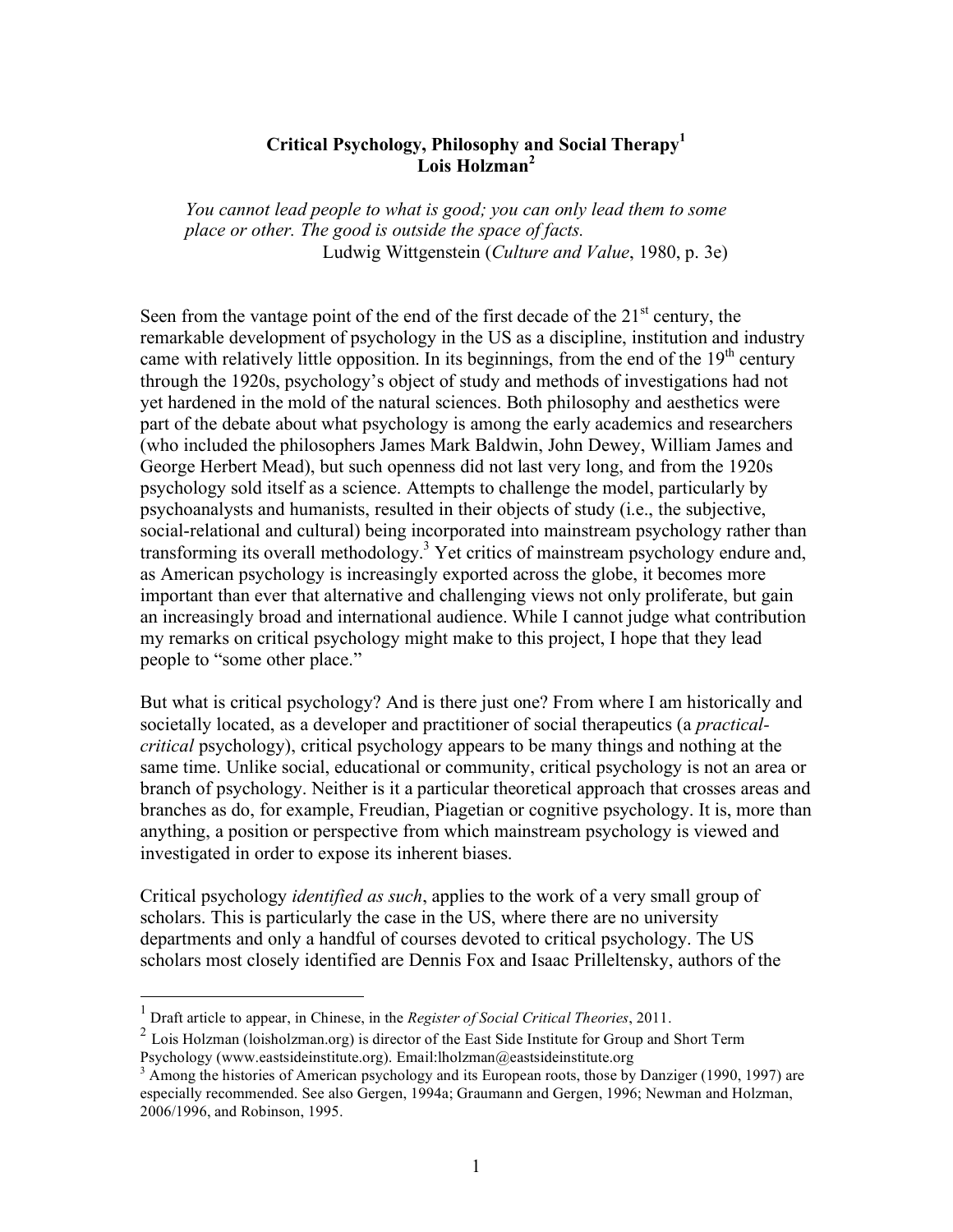first American college text on critical psychology (*Critical Psychology: An Introduction,*  which first appeared in 1997 and was revised in 2009 by the two original authors and Stephanie Austin). According to these scholars, mainstream psychology institutionally supports some quite troubling ethical practices, especially practices toward the oppressed and vulnerable, and critical psychologists advocate for fundamental changes to existing social structures with the goal of materializing greater social justice and human well being (Fox, Prilleltensky and Austin, 2009, pp. 3-5).

More broadly, however, there are dozens of approaches that challenge, in theory and/or practice, psychology's ontology, epistemology or methodology and, in this way, can be considered as critical psychologies. One large grouping challenges psychology's socalled objectivity and location as a natural science. Included here are approaches as varied as humanistic, transpersonal, postmodern, collaborative, existential, and phenomenological psychologies, CHAT (cultural-historical activity theory), and social constructionism. Additionally, one can count as critical psychologies those that are grounded in "the isms" and that focus directly on oppression and oppressed groups— Marxism, feminism, gay psychology, Black psychology, etc—since typically they are critical of much of mainstream psychology. Included here, as well, are the many alternative therapies that have sprung up over the decades, many of which did not derive from an academically located theoretical perspective.

Taking an even broader view, we must add two other groupings, neither of which is identified with psychology. The first are philosophers, those in particular from the philosophy of science, language and mind traditions, who have arguably provided the most rigorous and scathing critiques of psychology. From the middle of the  $20<sup>th</sup>$  century until today, philosophers working with these broad topics have created an important critical psychology.

The other grouping consists of people who practice critical psychology in how they live their lives. They don't call themselves critical psychologists; most are not even psychologists by profession. They are, for the most part, ordinary people who work at many different kinds of jobs and perhaps have nothing more in common with each other than their resistance to what mainstream psychology has to offer. They are the people who take alternative routes to getting help with their emotional and physical pain, or the education of their children. I welcome the invitation to write this article for inclusion in this special issue of the *Register of Social Critical Theories*, in part, for the opportunity it gives me to invite a new audience of readers to see critical psychology as something people do in their lives, that is, as a cultural practice in the world rather than merely as an intellectual endeavor carried out by those in academia. 4

 $\frac{1}{4}$ <sup>4</sup> Stam (2001) recognizes practitioners as critical psychologists: "Unbeknownst to most psychologists, a continuous critical analysis of the discipline of psychology has existed alongside its public, professional productions for the better part of a century" (p. 417). This comment appeared in a *Contemporary Psychology* review of my edited book, *Performing Psychology: A Postmodern Culture of the Mind*. Stam's review, while broadening the scholarly context of the critical psychology discussed in the book, nevertheless failed to see that the participants in and users of our critical psychology were, by their activity, themselves critical psychologists. The division between academic critics and alternative practitioners has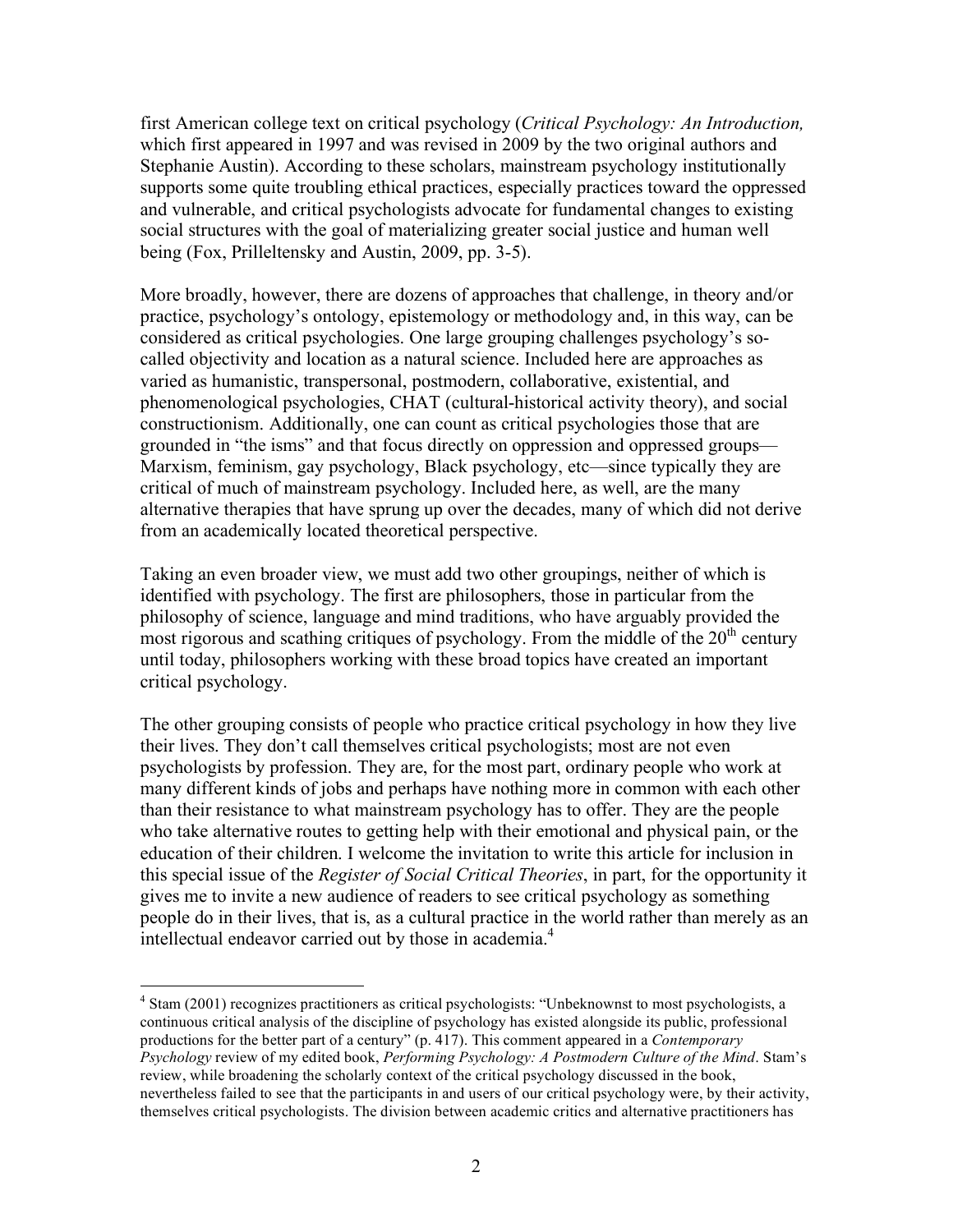These last two groupings—philosophers and people creating and utilizing alternatives to mainstream psychology to deal with what are traditionally and typically understood as psychological issues—have greatly influenced the final type of critical psychology this article addresses, social therapy (Holzman, 2009; Holzman and Mendez, 2003; Holzman and Newman, 2004; Newman, 1999). It is a critical psychology that, as will be discussed, is other than, or beyond, the critical, and is better identified as practical-critical.

But even the above brief description of what can be counted as critical psychology is misleading if it is understood as static. The institution of psychology has an impressive capacity to appropriate and incorporate new areas of study and new approaches, including critical ones, essentially moving them from the fringes to the center of the mainstream. In some cases, this results in a once critical approach no longer being so. In other cases, it means that the topic of critique keep changing. For example, notwithstanding the continued dominance of the personalistic medical model in clinical psychology and psychiatry, the less-individuated and more socio-cultural conceptions of prevention and resilience have entered mainstream dialogue and research agendas. Another example is the way that research agendas first generated by feminist psychology, such as the construction of oppression and its psychological impact on women, have been subsumed under mainstream gender studies, which examines both male and female identities. Third, the advent of cognitive science as an interdisciplinary study has meant that previously philosophically ignorant psychologists who are interested in cognition have familiarized themselves with key philosophical texts on mind, body, consciousness, experience, thought and language.

Keeping all this fuzziness and motion in mind, I nevertheless found it useful in preparing this article to view psychological approaches critical of mainstream psychology as roughly of three types: identity-based; ideology-based; and epistemology-based. While there is considerable overlap among them, I think this way of seeing might prove helpful for a readership for whom the topic is new. I will elaborate each type and then turn to philosophy and practical-critical psychology (social therapeutics).

### Identity-based Critical Psychology.

Here we find psychologies that are mainly critical of how mainstream psychological theory and/or method exclude, ignore or misrepresent vast groupings of people by virtue of psychology's unquestioned allegiance to white, Indo-European males as normative. In the US these psychologies stem from the political movements of the 1960s, including the Black power movement, La Raza (Latino power), women's liberation and gay liberation. Black, feminist and gay psychologies were developed (primarily by African American, women, and lesbians and gay men, respectively), with psychological conceptions, practices and research agendas specific to what were thought to be the unique characteristics, needs and societal restrictions (oppression) of each grouping.

become less sharp during the last two decades, although there is still a ways to go before academics accept critical psychology as an activity that *ordinary people (non-academics) engage in* (see Holzman, 2010a).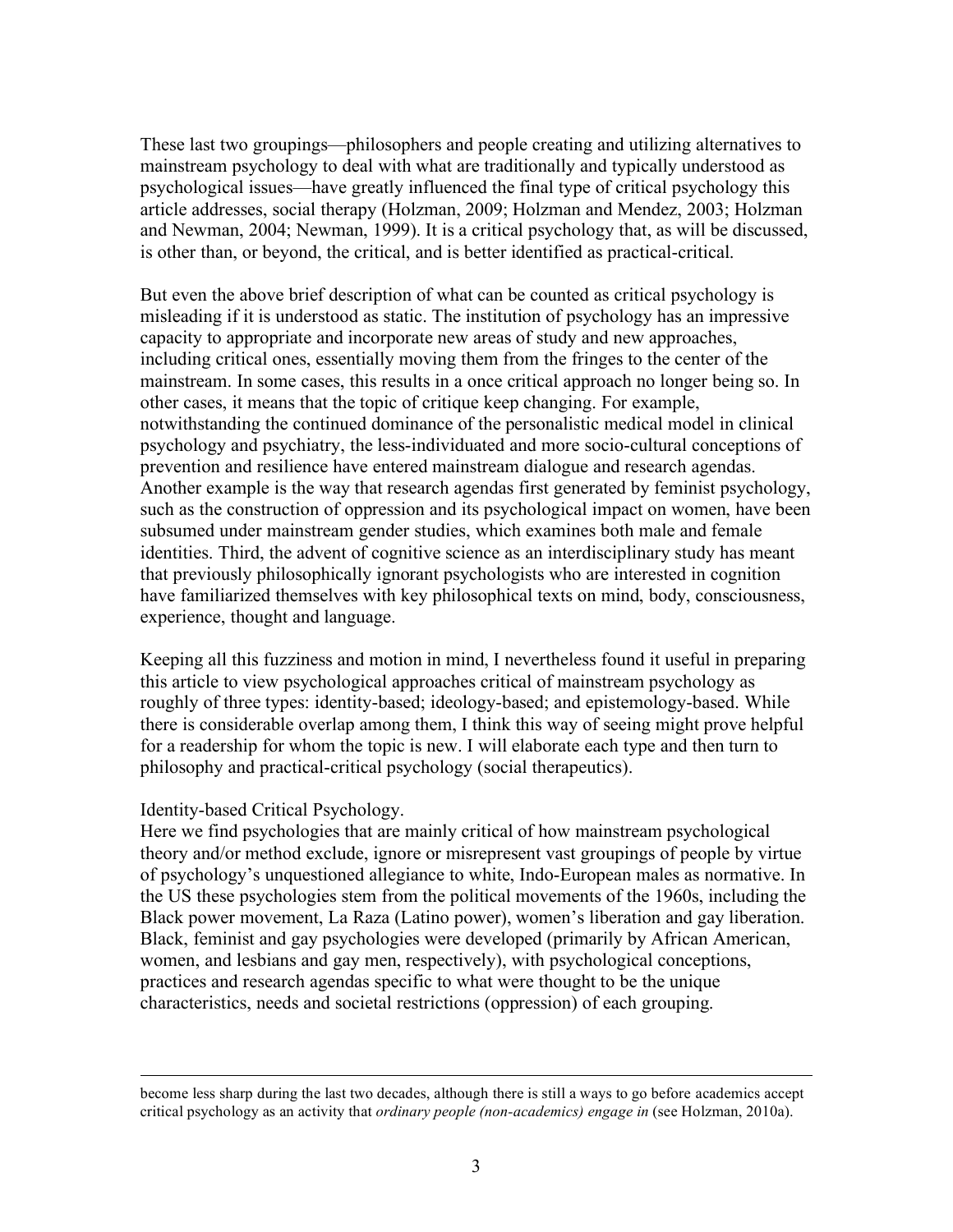The Association of Black Psychologists was founded in 1968 "to actively address the serious problems facing Black Psychologists and the larger Black community… to have a positive impact upon the mental health of the national Black community by means of planning, programs, services, training, and advocacy"

(http://www.abpsi.org/index.php/about-abpsi). Still in existence today, the organization has chosen African identity as their mission and the heart of their alternative psychology (termed African psychology); their mission is "the liberation of the African Mind, empowerment of the African Character, and enlivement and illumination of the African Spirit" (http://www.abpsi.org/index.php/about-abpsi). Most Black psychologists working on issues of race, class and ethnicity, however, work within the mainstream, and many are part of the American Psychological Association's Society for the Psychological Study of Ethnic Minority Issues, established in 1986.

Although feminist psychology stems from Karen Horney's work in the 1920-30s critiquing Freud (and a collection of her essays bearing that title), contemporary feminist psychology can be said to have begun with the publication of Naomi Weisstein's critique of scientific and clinical psychology decades later in 1968 (*Psychology Constructs the Female*), and the founding of the Association for Women in Psychology (AWP) in 1969 during the annual convention of the American Psychological Association. Then, in 1973, the American Psychological Association established a Psychology of Women division in response to the continuing challenges of feminist psychologists within the organization. While today the two organizations occasionally work together toward common goals, the AWP is more identity-based and activist than the American Psychological Association division. For the AWP, identity politics and identity psychology are closely linked, as its stated goals clearly illustrate: "challenging unfounded assumptions about the psychological 'natures' of women and men; encouraging feminist psychological research on sex and gender; combating the oppression of women of color; developing a feminist model of psychotherapy; achieving equality for women within the profession of psychology and allied disciplines; promoting unity among women of all races, ages, social classes, sexual orientations, physical abilities, and religions; sensitizing the public and the profession to the psychological, social, political, and economic problems of women; helping women create individual sexual identities; and encouraging research on the issues of concern to women of color."

(http://www.awpsych.org/index.php?option=com\_content&view=article&id=51&Itemid  $=65\&$ limitstart=1)

In the 1960s gay activists directly confronted governmental and institutional discrimination and police violence targeting homosexuals. The famed 1969 Stonewall riots in NYC's Greenwich Village marked the spark of the gay liberation movement in the US. For gay activists and their allies, challenging the ways that psychiatry and psychology institutionally oppressed gay people was next on the agenda. The American Psychiatric Association had included homosexuality as a mental disorder in its first *Diagnostic and Statistical Manual of Mental Disorders*, published in 1952. From the late 1960s gay activists, as well as gay psychiatrists within the professional association, aggressively pressured the establishment, and the diagnosis was removed from the manual in 1973. The American Psychological Association established the Society for the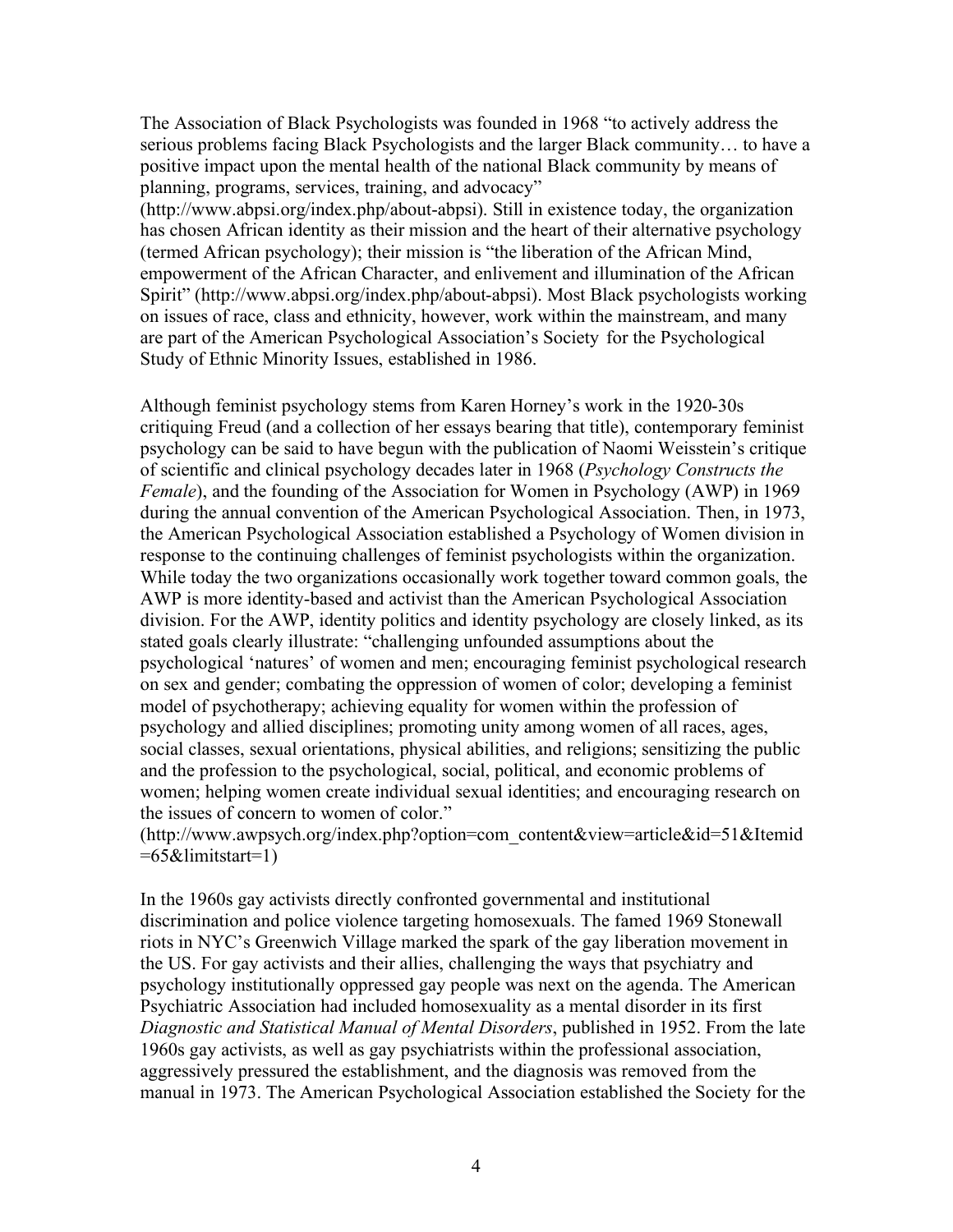Psychological Study of Lesbian and Gay issues in 1985, now called the Society for the Psychological Study of Lesbian, Gay, Bisexual and Transgender Issues (http://www.apadivision44.org/about/). In the ensuing decades, the depathologizing of homosexuality has yet to be completed, and there is still struggle within the professions of psychiatry, psychology and mental health concerning support for specific legal issues such as gay marriage and gay parenting. Lesbian and gay psychology is perhaps the most identity-based among the identity-based psychologies.

### Ideology-based Critical Psychology.

The approaches placed here universally support the empowerment and liberation of the above-mentioned identity groups. Yet, they do so more from an ideological than a circumscribed identity position. All anti-capitalist ideologies fall into this category. While Marxism is the most prominent, others of note, although little discussed in the US, are Marxist-feminist critique, postcolonial critique and liberation psychology. In broad strokes, the anti-capitalist ideological critique of psychology that has arisen in the US and Europe is centered on how psychology supports the status quo by socializing its citizens to a capitalist ideology. Dozens of books have been written on this topic, among them Prilleltensky's *The Morals and Politics of Psychology* (1994). In a chapter on ideology and psychology, he highlights psychology's "pervasive dichotomy between the individual and society" and its consequences: "An immediate ideological benefit is derived from such a dichotomy—namely, the individual is studied as an asocial and ahistorical being whose life vicissitudes are artificially disconnected from the wider sociopolitical context. Following this ideological reasoning, solutions for human predicaments are to be found almost exclusively with the self, leaving the social order conveniently unaffected" (Prilleltensky, 19914, pp. 34-5).

My bookshelves are filled with critiques of psychology, the majority of which make the same point as Prilleltensky does. What is startling (and I had not noticed it until reviewing these books for this article) is the nearly complete absence of Marx in these writings. Aside from British psychologist Ian Parker, perhaps the most prolific Marxist ideologically-based critical psychologist, we find little reference to (let alone discussion of) Marxism in the works of Cushman (1996), Richardson, Fowers and Guignon (1999), Sampson (1993), Sloan (2000), although a few authors in this latter volume are exceptions, and others. Marx is equally absent from the feminist ideological critical psychologists, such as M. Gergen (2001) and Burman (1994). Within developmental psychology, Morss (1996) stands out for his extensive discussion of Marxism and its critique of development as a psychological construct.

### Epistemology-based Critical Psychology.

To the extent that the approaches previously discussed offer critiques of the methodology of psychology, they do so in the service of their identity or ideology critique. In contrast, epistemology-based critiques posit alternative methodologies for how to study, understand and support human life and, in that offering lies their critique of how psychology is done.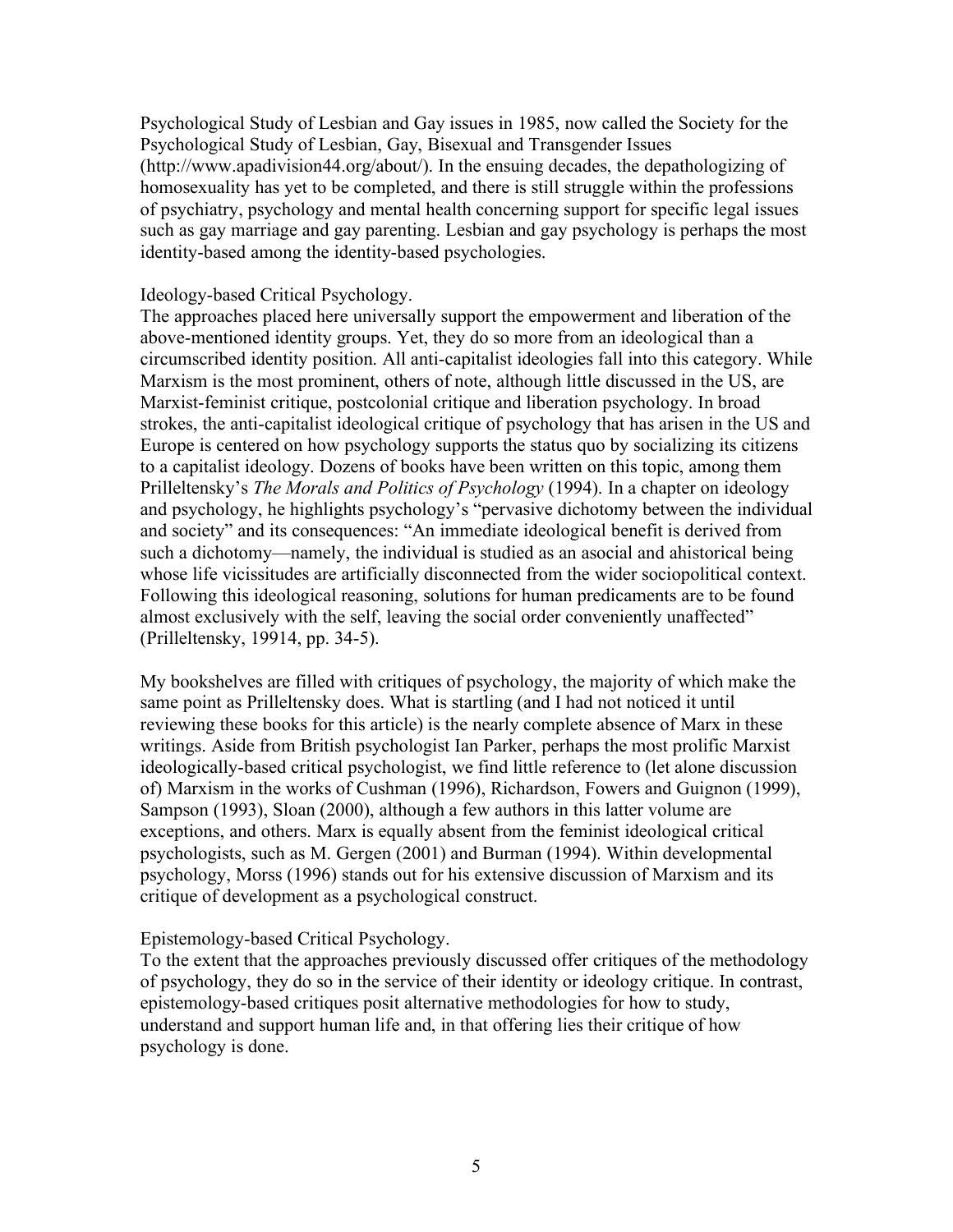Central to the epistemology-based critiques is that human life is (inter)subjective— a fact that mainstream scientific psychology has systematically excluded. In its efforts to emulate the natural and physical sciences, psychology adopted and adapted the scientific mindset of the early  $20<sup>th</sup>$  century and devised ways to relate to human beings as if we were no different in kind from the fish in the sea and stars in the sky. Since human beings have access to our subjectivity, are self-reflecting and self-reflexive, use language, make meaning and sense of our world—the critical arguments go—a psychology whose knowledge-seeking excludes both the study of these characteristics and the incorporation of these characteristics into its methodology is not a psychology at all.

Thus, we find a proliferation of alternative methodologies that are inherently critical of mainstream psychology's epistemology. Some, such as phenomenological and hermeneutic psychology, study human experience interpretively. Devised from the works of the early  $20<sup>th</sup>$  century German philosophers Heidegger and Husserl, the two approaches in psychology are best known through the works of Gadamer (1976), Levinas (1998), Merleau-Ponty (1962) and Ricoeur (1996). Humanistic psychology as developed in the US typically incorporates the seminal ideas from these European scholars in its theoretical and empirical research.

More recent epistemology-based critical psychology includes approaches that loosely fall under the heading social constructionism (or sometimes, more broadly, postmodern psychology). What they have in common is, first, the focus on language as the meaningmaking tool through which human beings construct knowledge and understanding and, second, that meaning making is a relational or social process that occurs between people, rather than within or by an individual. As Lock and Strong state in their recent volume tracing the historical roots of social constructionism, "[Social constructionism] provides a more adequate framework than the dominant tradition for conceptualizing and then exploring the meaning-saturated reality of being human. Our meaningful reality is much 'messier' than the Cartesian heritage has had us believe, and much more mysterious" (Lock and Strong, 2010, p. 353). $5$ 

Another group of psychologists critical of the epistemology of mainstream psychology are those within the socio-cultural and cultural-historical traditions, who draw their inspiration from Soviet activity theory and the writings of Vygotsky (1978, 1987, 1993, 1994, 1997) and Bakhtin (1981, 1986). Mainstream psychology relates to human beings not only as isolated from each other, but as isolated from culture and human history. But, those within the socio-cultural and cultural-historical traditions insist, what it means to

 <sup>5</sup> In addition to the Lock and Strong volume, the following are excellent sources for the history and ongoing developments within postmodern approaches in psychology: Gergen (1994b, 1999, 2001), Kvale (1992), McNamee and Gergen (1999), and Shotter (1993a,b). There is also a growing literature on postmodern therapies, which are non-diagnostic approaches that focus on the collaborative nature of the conversation and relationship between therapist and client(s). In addition to social therapy (a focus of the present article), social constructionist, narrative and collaborative therapies are the most well known. Theoretical discussion and practical examples of these approaches can be found in the following: Anderson and Gehart (2007), Gergen (2006), McNamee and Gergen (1992), Paré and Larner (2004), Monk, Winslade, Crocket and Epston (1997), Strong and Paré (2004), and White (2007),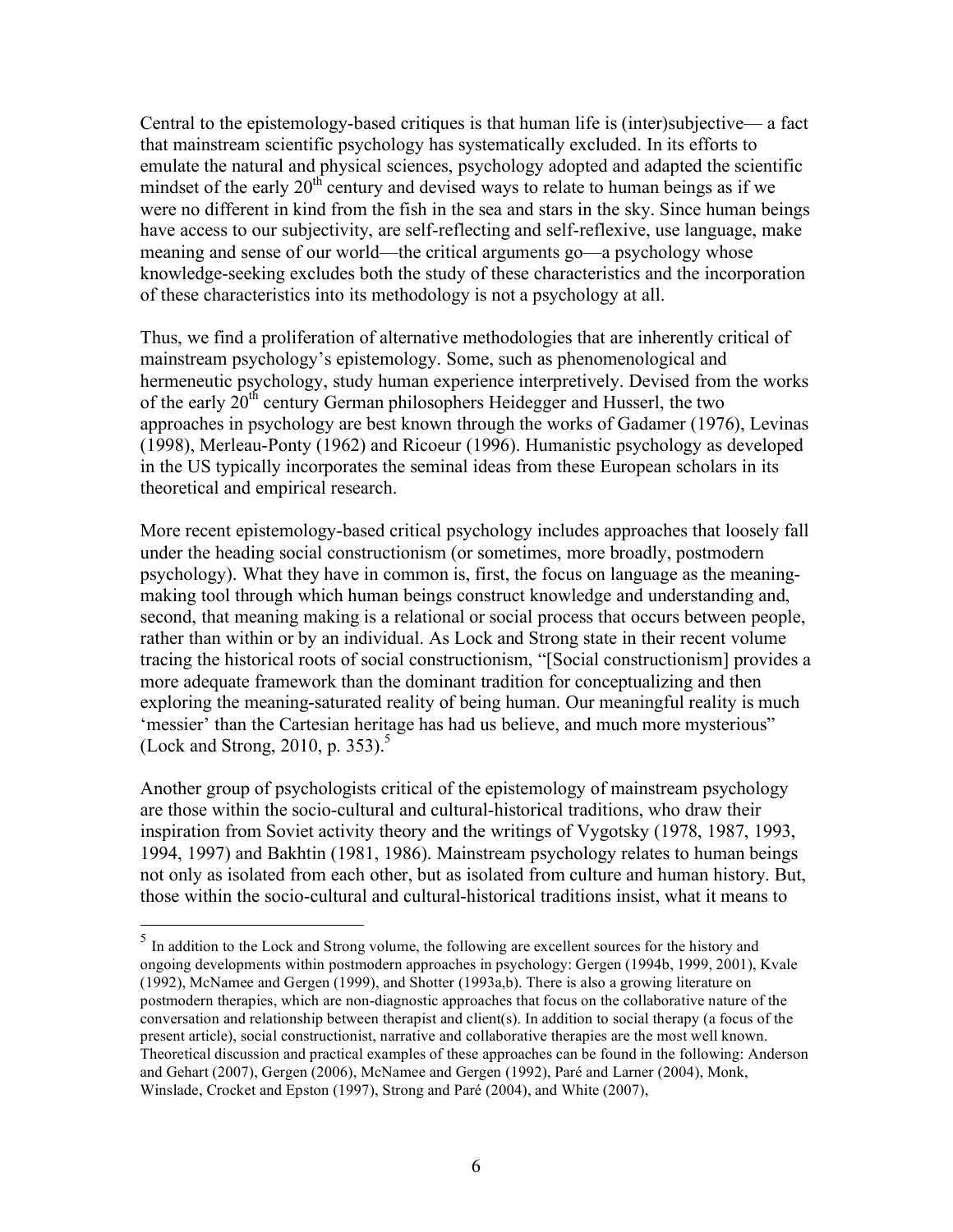develop, learn and live is to engage in human activity so as to become a member of a culture. Like for the social constructionists, human life is understood as a social-culturalhistorical phenomenon, with language playing a key role in how human beings come to understand and act upon the world. Where they diverge is in their view of the human language making and using ability. For most socio-cultural and cultural-historical psychologists, language is understood and empirically studied as a cultural mediator, and so the emphasis in their work is not so much on how meaning is made, but rather on how meaning is appropriated from the culture and the role that language plays as a "psychological tool" in acculturation (e.g., Cole, 1996; John-Steiner, 1997; Kozulin, 2001; Rogoff, 2003; Wertsch, 1991).

Hopefully, the reader is here and there catching glimpses of ontological critique in the brief survey just presented. For even if they do not say so explicitly, these critical psychologists are faulting mainstream psychology for having misidentified its subject matter, either by treating a privileged subset as normative (identity-based critique), being based in and biased by a capitalist, sexist, Euro-centric world view (ideology-based critique), or misappropriating the natural and physical science method and its epistemological presuppositions (epistemologically-based critique). It is to the philosophers that we next turn to for a full-fledged and transparent ontological critique.

### Philosophy as a Critical Psychology.

The renowned American philosopher John Searle begins his recent book, *Making the Social World: The Structure of Human Civilization*, with the following:

"How, if at all, can we reconcile a certain conception of the world as described by physics, chemistry, and the other basic sciences with what we know, or think we know, about ourselves as human beings? How is it possible in a universe consisting entirely of physical particles in fields of force that there can be such things as consciousness, intentionality, free will, language, society, ethics, aesthetics, and political obligations? Though many, perhaps most, contemporary philosophers do not address it directly, I believe that this is the single overriding question in contemporary philosophy." (Searle, 2010, p. 3)

Its strikes me that what Searle says is precisely what psychology should be asking—but isn't. Searle's words here, and his life's work, are a cutting critique of psychology, most particularly, an ontological critique. For, mainstream psychology does not consider the seeming paradox Searle is pointing to, but instead unquestioningly embraces a dualistic ontology. Psychology's conceptions and methods have been constructed upon a foundation of dualistic separations of objective-subjective, physical-mental and bodymind. There was only a brief period of (philosophical) grappling with this issue in psychology's early years (see Danziger, 1997; Newman and Holzman, 2006/1996).

In addition, it is worth noting the paucity of engagement of philosophical issues even among those critical psychologists who admit a range of disciplines into the sphere of psych-critique. A case in point is Parker (1999, 2009). In the earlier article, Parker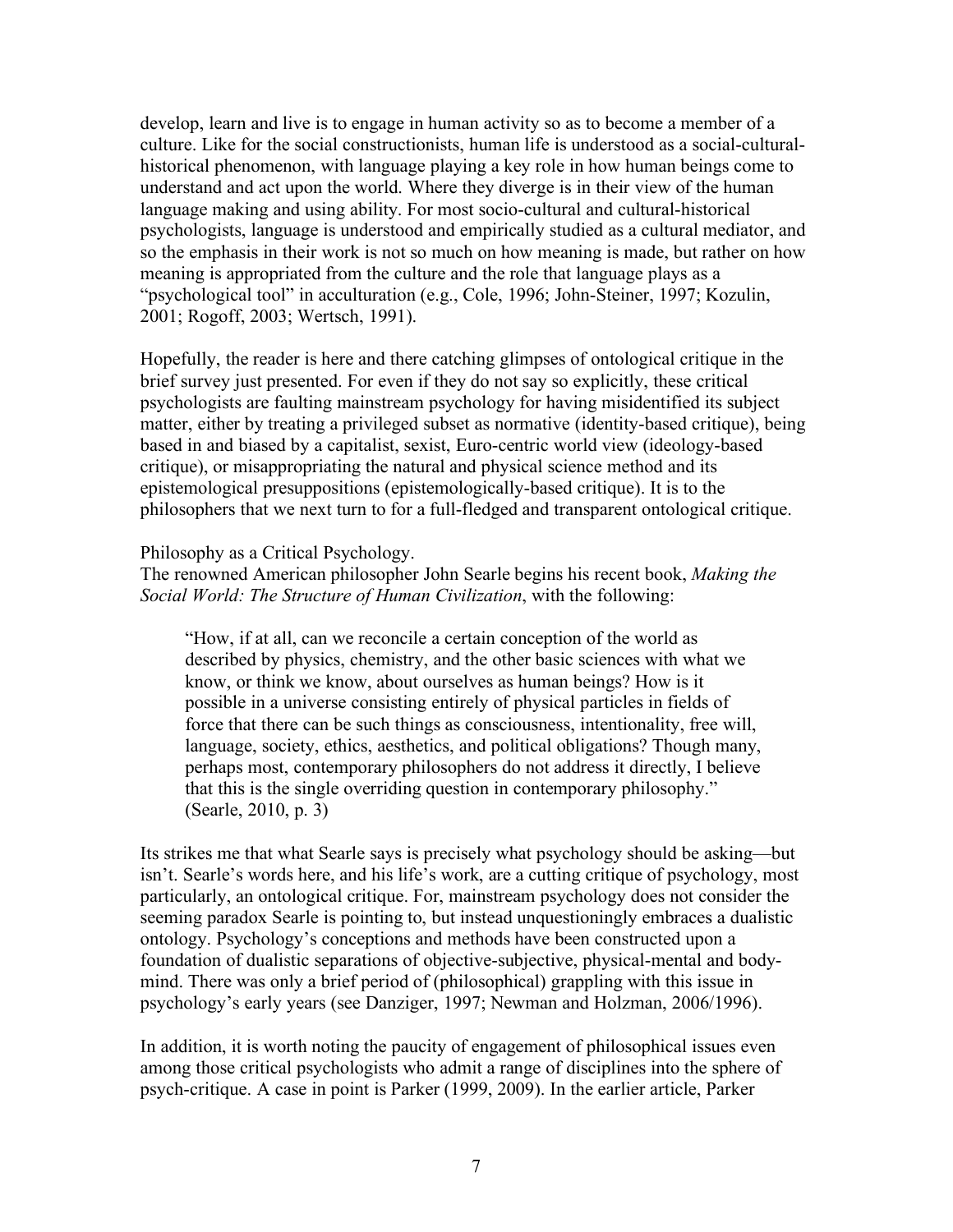summarizes approaches to critical psychology carried out by psychologists, and then presents "a number of radical critiques `outside` psychology [that] have led to new models of the mind and new practices to understand and reconfigure social relationships" (Parker, 1999). While it is philosophy that has led the way in positing new models of the mind, Parker presents only the disciplines of therapy, social work and education. In the later article on critical psychology and revolutionary Marxism, Parker urges that to historical theoretical analysis of psychology we add "detailed cultural analysis of the way we reproduce capitalist social relations as if they were mental processes" (2009, p. 86), but he does not mention any philosophical writings on mental processes.

Among the long line of philosophers whose work can be seen as a branch of critical psychology, Ludwig Wittgenstein has had the most influence on current trends in psychology, particularly those with a postmodern sensibility. For this reason, and because his work has played s a central role in the development of social therapeutics as a practical-critical psychology, this brief discussion of philosophy will highlight Wittgenstein's challenges to psychology.<sup>6</sup>

While much of Wittgenstein's writings concern language and our understandings and misunderstandings of what it is, and how it is and is not "connected" to our thoughts, feelings, perceptions and physiological sensations (all topics within the purview of psychology), his overall enterprise casts a wider net relative to the nature of psychological phenomena and practices. He believed that the discipline of psychology obscures the distinction between conceptual issues and empirical methods and, consequently, rushes to experimentation amidst significant conceptual confusion.

One confusion Wittgenstein points to is that since conceptual questions serve as the presuppositions of scientific investigation or experimentation, they themselves cannot be scientifically investigated or subject to experimentation. According to Racine and Müller (2008), two authors who discuss this issue extensively, "Wittgenstein (1958, 1969, 1980) claimed that psychologists investigate and make sense of their findings by recourse to everyday concepts like knowing, thinking, remembering, intending, believing, and so on. He insisted upon this because one cannot measure, experimentally or otherwise, a given psychological attribute without prior agreement on what constitutes the object of such an investigation" (Racine and Müller, 2008, p. 112). Even operational definitions suffer this fate, for they are "intrinsically parasitic, for example, on an everyday notion …that is presupposed by operational definition" (Racine and Müller, 2008, p.112).

 <sup>6</sup> Wittgenstein has fascinated and inspired many outside the field of philosophy (not only scholars in diverse fields, but also poets, musicians and dramatists, see Monk, 1990). Yet, despite there being two volumes of Wittgenstein's work entitled *Remarks on the Philosophy of Psychology*, psychologists have been rather late in coming to see the value in studying his work. Shotter (1990, 1993a,b) and Newman and I (1993, 2006/1996, 1997) are exceptions, having been writing on how Wittgenstein's unique ways of seeing human action, thought and language contribute to social constructionist and postmodern psychology for the past twenty years,. Among the most recent contributions to the discussion are Harré and Tissaw's *Wittgenstein and Psychology: A Practical Guide* (2005), and the journal *New Ideas in Psychology,* which devoted an entire issue to Wittgenstein's contemporary relevance (Racine and Müller, 2008).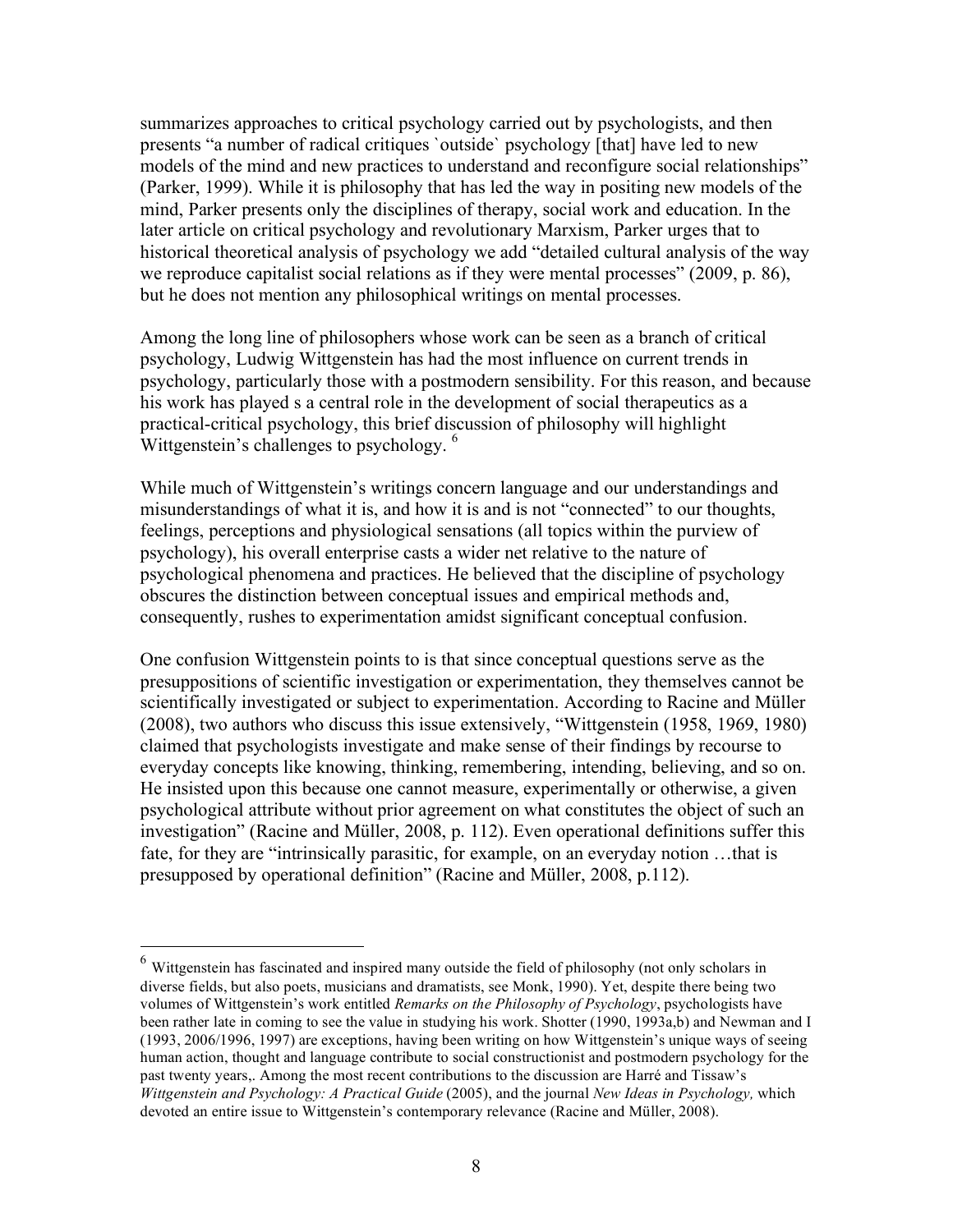Another instance of psychology's conceptual confusion is its essentialist and representationalist conception of concepts. There is not one single manifestation of pain, remembering, thinking, or any psychological concept. Yet, psychologists persist in the belief that in their research they are investigating a single (usually underlying and essential) psychological process. What human beings do, Wittgenstein insists, is grounded in social practices. He urges us to "Look" (Wittgenstein, 1953, para. 66).

A third conceptual confusion characteristic of psychology is its insistence on causal explanation and a systematic correspondence between things and, further, that such connection is universal and omnipresent. Wittgenstein questions no less than whether the very foundations of science, causality and systemization, are applicable to psychology.

The following excerpts from Wittgenstein's writings are illustrative of the above three types of confusion.

903. No supposition seems to me more natural than that there is no process in the brain correlated with associating or with thinking; so that it would be impossible to read off thought-processes from brain-processes. I mean this: if I talk or write there is, I assume, a system of impulses going out from my brain and correlated with my spoken or written thoughts. But why should the *system* continue further in the direction of the centre? Why should this order not proceed, so to speak, out of chaos? The case would be like the following--certain kinds of plants multiply by seed, so that a seed always produces a plant of the same kind as that from which it was produced--but *nothing* in the seed corresponds to the plant which comes from it; so that it is impossible to infer the properties or structure of the plant from those of the seed that it comes out of--this can only be done from the *history* of the seed. So an organism might come into being even out of something quite amorphous, as it were causelessly; and there is no reason why this should not really hold for our thoughts, and hence for our talking and writing. (Wittgenstein, 2007) [Cf. *Zettel* 608.] (p. 159)

904. It is thus perfectly possible that certain psychological phenomena *cannot* be investigated physiologically, because physiologically nothing corresponds to them. (Wittgenstein, 2007) [Cf. *Zettel* 609.] (p. 160)

905. I saw this man years ago: now I have seen him again, I recognize him, I remember his name. And why does there have to be a cause of this remembering in my nervous system? Why must something or other, whatever it may be, be stored-up there *in any form*? Why *must* a trace have been left behind? Why should there not be a psychological regularity to which *no* physiological regularity corresponds? If this upsets our concepts of causality then it is high time they were upset. (Wittgenstein, 2007) [Cf. *Zettel* 610.] (p. 160)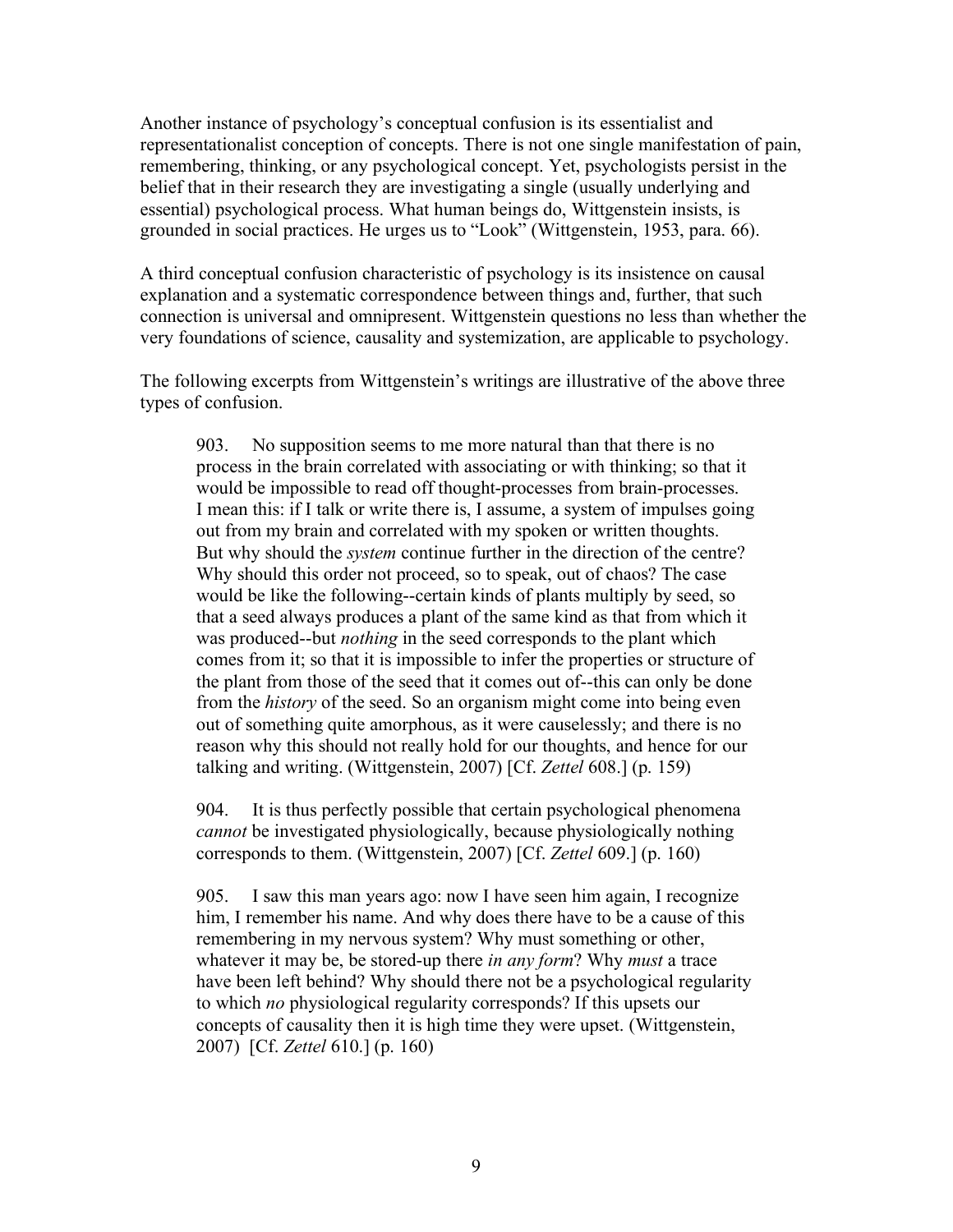To summarize, Wittgenstein delineated many of the ways in which our thinking torments and bewilders us, for how we have come to think about thinking and other so-called mental processes and/or objects creates intellectual-emotional muddles, confusions, traps and narrow spaces. We seek causes, correspondences, rules, parallels, generalities, theories, interpretations, and explanations for our thoughts, words and verbal deeds (often, even when we are not trying to or trying not to). He developed a method to expose the gap between so-called mentalistic activities and social activities so as to reveal the cognitive bias of psychology as manifest in the discipline of psychology and in people's everyday thinking. In example after example, he shows the extent to which thinking is overdetermined by notions, assumptions and presuppositions about language (and ways of thinking) as fundamentally and passively mentalistic, as opposed to activistic. (See Newman and Holzman, 2006/1996 for further discussion.)

Wittgenstein's effort was to do something about how language, especially language about psychological phenomena and language used by philosophers and psychologists, obscures ordinary life, for example, notions of how children learn to speak, of what it means to know something, of what feelings such as love, anger and fear are, of how our experiences are "connected to" reality. In great detail and a myriad of ways he showed that the expressionist picture of communication—that people have an inner life that gets expressed in language—was defective. To him, language was better understood as the activity of speaking, as a form of life ("The term 'language-game' is meant to bring into prominence the fact that the *speaking* of language is part of an activity, or of a form of life" (Wittgenstein, 1953, para.23).

## Practical-critical Psychology.

Wittgenstein's critique of psychology has greatly influenced the development of social therapy, the last type of critical psychology to be discussed here. Created in the 1970s by American philosopher and social activist Fred Newman, social therapy is not merely a critical psychology but a practical-critical one, in Marx's sense of "revolutionary, practical-critical activity" (Marx and Engels, 1974). For Marx, the transformation of the world and of ourselves as human beings is one and the same task, and it is revolutionary, practical-critical activity—the social, communal and reconstructive activity of human beings exercising their power to transform the current state of things—that makes individual and species development possible (Holzman, 2009; Newman and Holzman, 1993, 2003). While Marx was not a psychologist nor did he directly concern himself very much with psychological issues, his philosophy, sociology and especially his method comprise a critical psychology of their own. He rejected the dualisms of the mental and the physical and the individual and the social upon which psychology is based, for example, "… *as* society itself produces *man* as *man*, so it is *produced* by him. Activity and mind are social in their content as well as in their *origin*; they are *social* activity and *social* mind" (Marx, 1967, p. 129).

In its early years social therapy fit the description of an ideology-based critical psychology, since its reason for being was that living under capitalism makes people emotionally sick and its hope was that therapy could be a tool in the service of progressive politics. Like other radical therapies of the time in the US and Great Britain (e.g., anti-psychiatry, feminist, gay, anti-racist), social therapy engaged the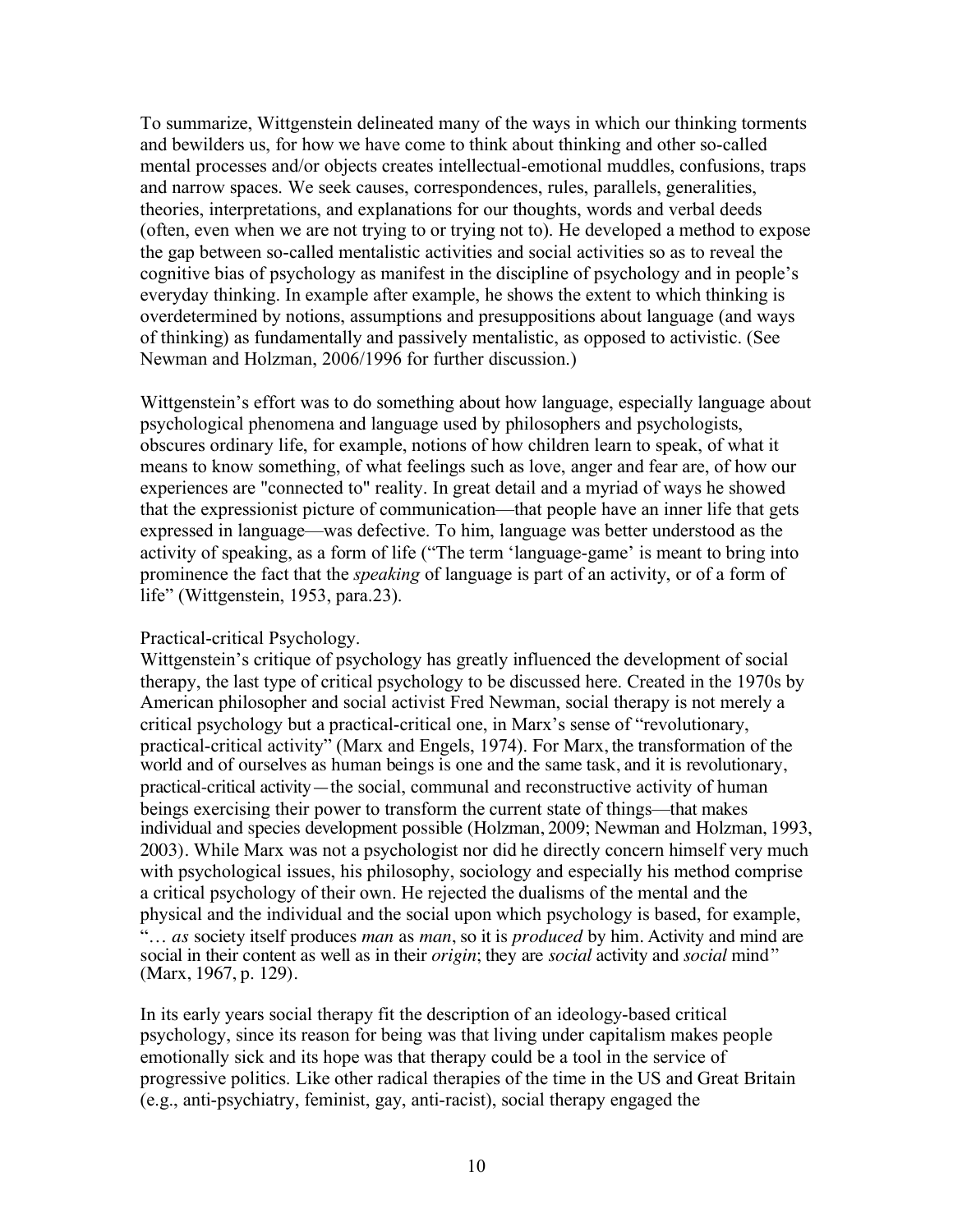authoritarianism, sexism, racism, classism and homophobia of traditional psychotherapy. However, from its beginning social therapy was equally an ontology-based critique. Newman's studies of philosophy of science and language, and foundations of mathematics (and later, of Marxian dialectics) were at the root of his practice. He rejected therapy's premises and major conceptions: explanation, interpretation, the notion of an inner self that therapists and clients needed to delve into, and other dualistic and otherwise problematic conceptions. However, when he himself went into therapy he found it extremely helpful. As he tells the story, the experience forced him to deal with the contradiction that psychotherapy, which he believed to be based on faulty premises, actually worked (Newman, 1999). He did not believe in an inner life and yet found that doing therapy, in which "talking about your inner life" is what you do, was helpful to him. Newman wondered how this could be. Without having an answer, he began a therapy practice in which he tried to help people with whatever emotional pain they were experiencing, without invoking the conception of an inner self which he was supposed to help them get more deeply into, without diagnosing their problem, analyzing their childhood, or interpreting their current life.

Other critical psychologies also challenge the conception of an inner life, which is foundational in mainstream psychology. However, Newman's and social therapy's rejection differs from most in its invoking of the philosophical and Marxist conceptions of totality and the particular. To Newman's understanding, in creating and glorifying the isolated individual, psychology adopted the philosophical belief that particulars are what is "real" and that totalities are an abstraction. The notion that emotions are the mental states of isolated individuals is a version of this misconception of the stuff of the world, one that Newman believed was a major source of people's emotional pain (Holzman and Mendez, 2003; Newman and Holzman, 2006/1996). Therefore, in Newman's practice and theory, helping people therapeutically means challenging them to relate to emotions as other than private mental states and to themselves as other than "particulars."

The primary modality of social therapy is group. This is because, compared to individual (one-on-one) therapy, group therapy has a greater potential to challenge particularism and individualism. In social therapy, the group—not its individual members—is the therapeutic unit. (This is different from most group therapies, in which the group serves as a context for the therapist to help individuals with their emotional problems.) Clients who come together to form a social therapy group are given the task to create their group as an environment in which they can get help; as such, they are invited to become (practical-) critical psychologists. This emphasis on *group activity* is a collective, practical challenge to the assumption that the way people get help therapeutically is to relate to themselves and be related to by others as individuals, complete with problems and with inner selves. For it is in groups that a person's felt experience of being the center of the universe (that nothing else is going on in the world except how one is feeling) can be most effectively challenged (Newman, 1999, 2010; Newman and Gergen, 1999).

Continuing its break with mainstream psychology's foundational dualism and mentalism, the social therapist's task is to lead the group in the practical-critical activity of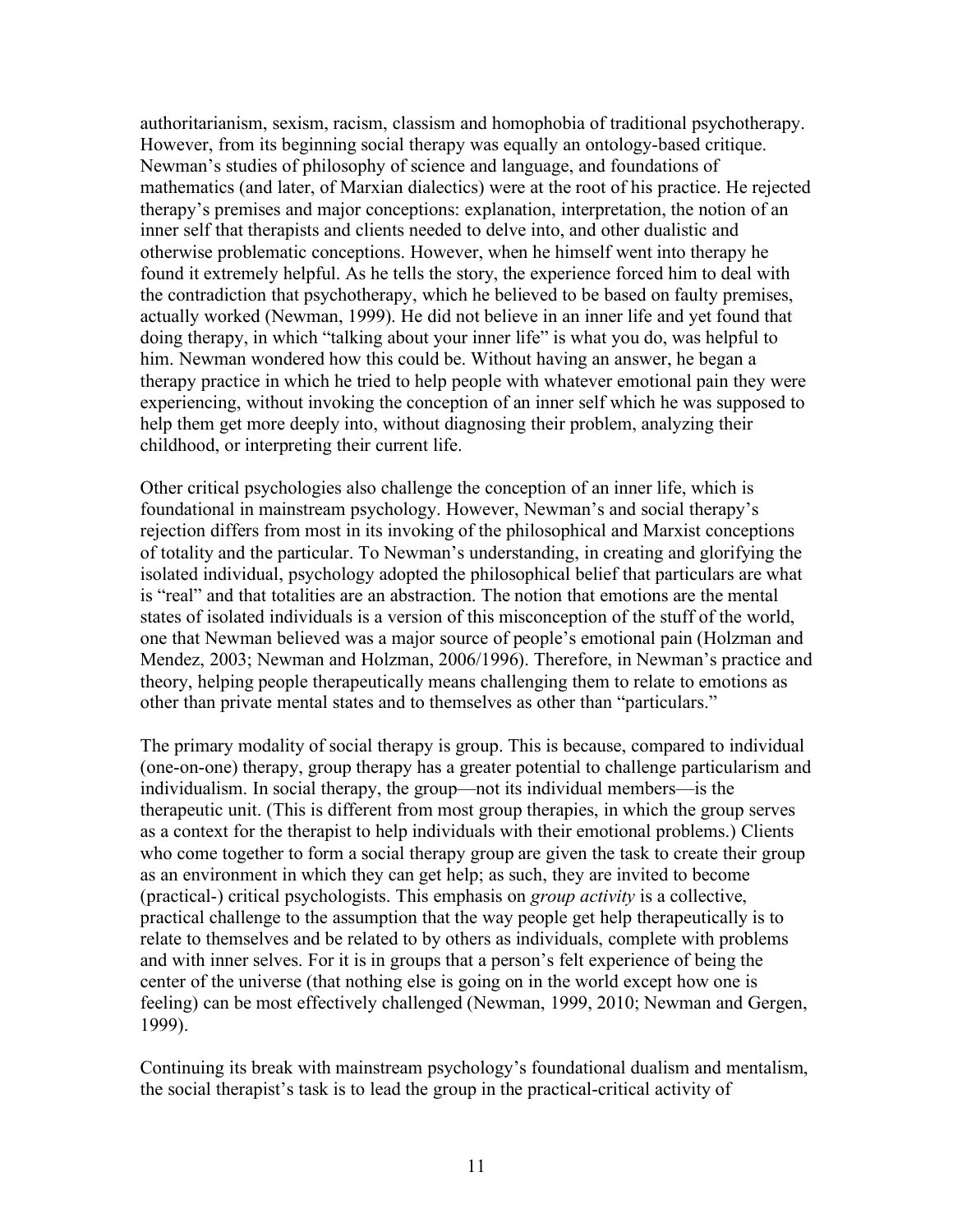discovering a method of relating to emotional talk relationally rather than individualistically, and as activistic rather than as representational or expressionist (Newman and Gergen, 1999; Newman and Holzman, 1999). In this process people come to appreciate what (and that) they can create, and simultaneously to realize the limitations of trying to learn, grow and create individually. If and as the group gradually comes to understand this, members (at different moments) realize that *growth comes from participating in the process of building the groups in which one functions*. The group grows itself.

Traditional therapy's focus, modeled on mainstream psychology's conceptions, is the individuated self who discovers deeper insights into his or her consciousness. In social therapy this is transformed through the group's activity into the collective engaged in the continuous activity of creating a new social unit of *the emotionally growing group*. The typical traditional therapeutic question, "How are you [each individual] feeling?" transforms as well, to "How well is the group performing its activity?" (Holzman, 2010b; Newman, 1999).

This shift in focus from the individual to the group is not a denial of the individual, but rather a reshaping and reorganization of what is traditionally related to as a dualistic and antagonistic relationship into a dialectical one. On the one hand, mainstream psychology has tended to negate and disparage the group or reduce the group to the individual. On the other hand, dogmatic Marxism has tended to negate and disparage the individual or reduce the individual to the group. Bur neither one has to be negated or reduced to the other. In recognizing and relating to the groupness of human life, social therapy does not negate individuals. The group is engaged in producing something collectively. As is the case with many life activities, individual members contribute to different degrees and in different ways to the ongoing totality of process-and-product, or tool-and-result (Holzman, 2009; Newman and Holzman, 1993; Newman and Holzman, 2004).

To make more explicit the contribution that Wittgenstein's critical psychology has made to social therapy, this brief summary of social therapy can be reframed in Wittgenstein's terms. Social therapy is a method to help "ordinary people get free from some of the constraints of language and the conceptual confusions that permeate everyday life" (Newman and Holzman, 2006/1996, p. 171). As a social therapy group creates itself as a group, it is generating new ways of talking that expose the more typical ways of talking, ways that perpetuate the experience of being individuated products. These social therapy groups thus become makers of meaning and not merely users of language; they play with language, as Wittgenstein says, as a form of life.

Another significant contributor to social therapy's development as a practical-critical psychology is the early Soviet psychologist, Lev Vygotsky (mentioned briefly above in relation to socio-cultural and cultural-historical psychologies and activity theory, p. ?). Nearly a century ago, Vygotsky raised fundamental questions of what science is and what psychology could be and, by the criteria current in the present article, he was not merely a critical psychologist but a practical-critical one. Vygotsky and his colleagues were a part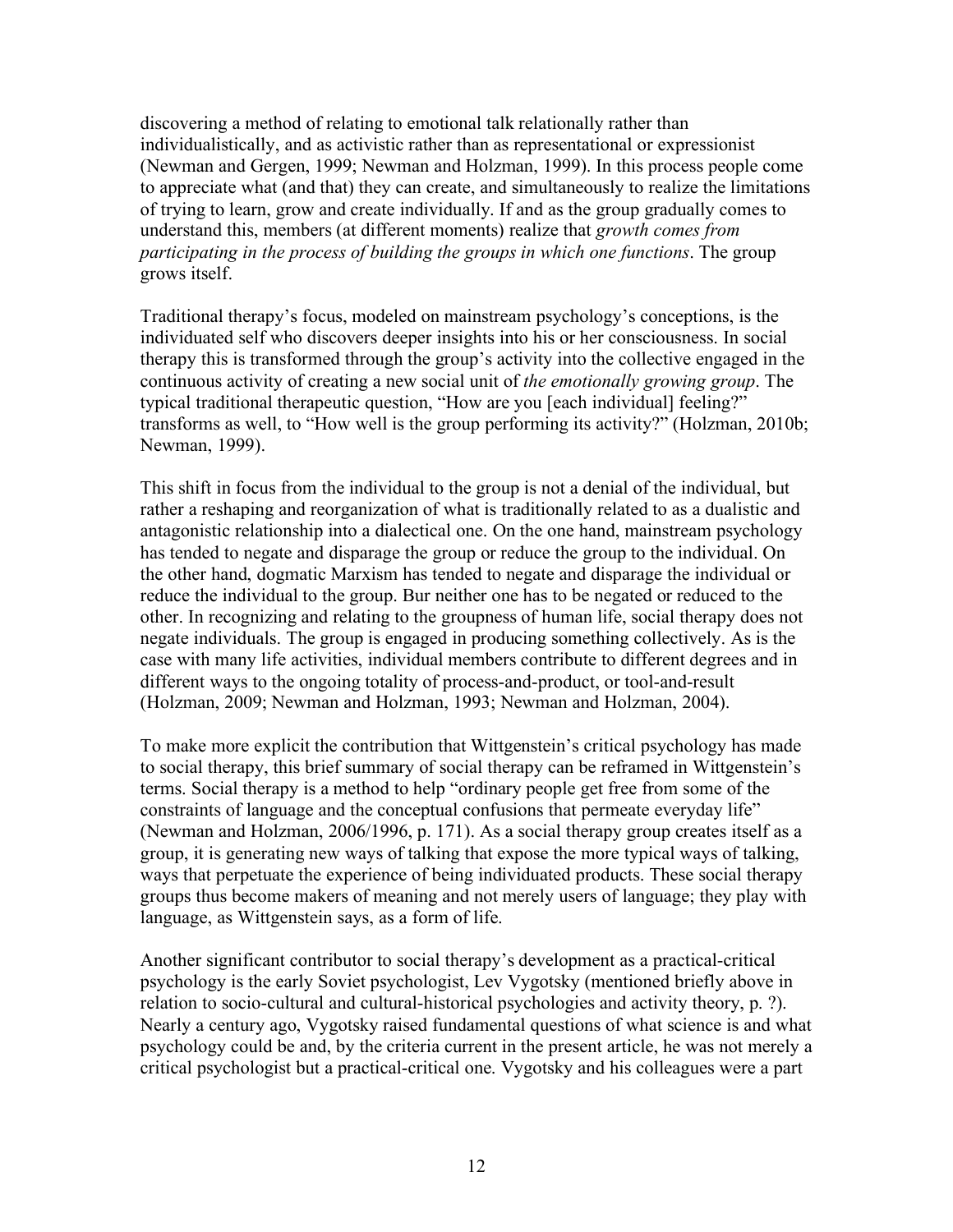of a great real-life experiment in creating the hoped-for new Soviet society (see Bruner, 2004; Friedman, 1990; Newman and Holzman, 1993; Stetsenko, 2004).

 "A revolution solves only those tasks raised by history," Vygotsky wrote (Vygotsky, quoted in frontpiece, Levitan, 1982). For him and his peers, the specific tasks were raised by the first successful communist revolution, and Vygotsky devoted himself to revolutionizing the psychology of his day to solve them. Though his efforts ultimately failed (inseparable from Soviet communism's failure), his methodological breakthroughs are proving useable in efforts to revolutionize today's psychology to solve the tasks history is raising today.

In the 1920's, the field of psychology was well on its way to becoming an empirical and experimental science, and questions of method and units of analysis were hotly debated. For example, would following the experimental path mean excluding from psychological investigation the very nature of human consciousness? Vygotsky was not willing to give up the study of consciousness (nor the "higher psychological processes" that are its manifestations). Nor was he willing to settle for two kinds of psychology (a subjective one for mental events and an objective one for non-mental events) or one psychology if it bypassed consciousness by reducing mental events to non-mental ones. Both options, he argued extensively, rested on an erroneous belief in an objectivist epistemology, which, in effect, denies science as a human (meaning-making) activity and mistakenly treats human beings as natural phenomena. For Vygotsky, psychology as a human science could not develop so long as it was based in objective-subjective dualism (Vygotsky, 1997).

This brought Vygotsky to question the very method of scientific inquiry, that is, the entire methodological approach, not a specific research technique. While the method of natural science might work for studying natural phenomena, Vygotsky believed that it could not be a good fit for the study of human beings. He wrote that a psychology with a natural science method contains "an insoluble methodological contradiction. It is a natural science about unnatural things" and produces "a system of knowledge which is contrary to them" (Vygotsky, 2004, p. 298). A scientific study of human beings requires a nondualistic method, a precondition of which is a nondualistic *conception of method.* Here is how Vygotsky phrased the creative challenge:

The search for method becomes one of the most important problems of the entire enterprise of understanding the uniquely human forms of psychological activity. In this case, the method is simultaneously prerequisite and product, the tool and the result of the study. (Vygotsky, 1978, p. 65)

Vygotsky's proposal is a radical break with the accepted scientific paradigm that psychology was in the process of adopting, in which method is a tool that is applied and yields results. When method is applied, the relation between tool and result is linear, instrumental and dualistic, or *tool for result methodology* (Newman and Holzman, 1993). Vygotsky proposes a qualitatively different conception of method: not a tool to be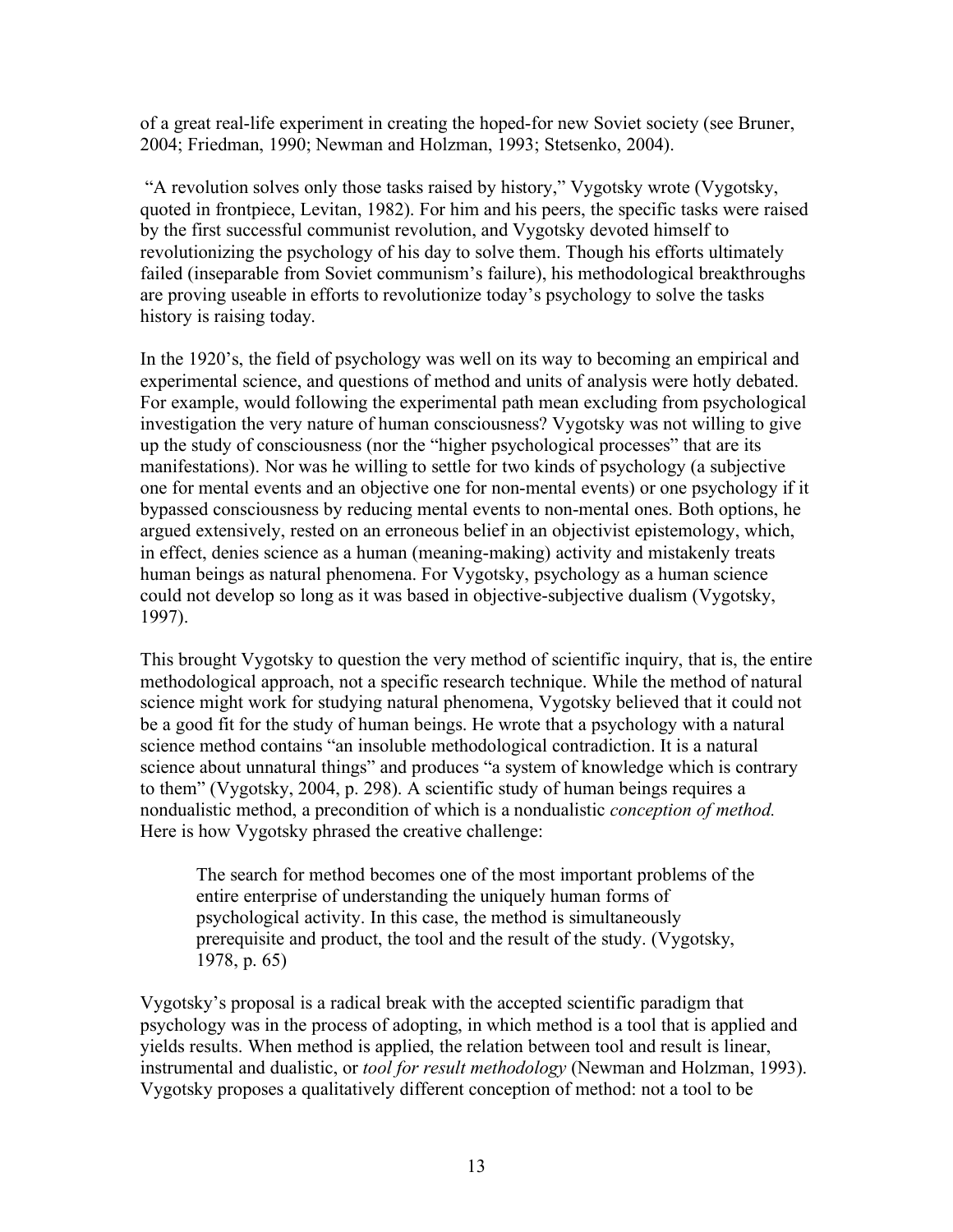applied, but an activity (a "search") that generates both tool and result at the same time and as continuous process. Tool and result are not dualistically separated, nor are they identical, nor one thing. Rather, they are elements of a dialectical unity/totality/whole. Method to be practiced, not applied, is what Vygotsky was advocating. The term *tooland-result methodology* (Newman and Holzman, 1993) is meant to capture the dialectical relationship of this new conception. Neither objective nor subjective, it is outside that dualistic box. That is its strength and potential power as practical-critical psychology. The social therapy group practices tool-and-result methodology.

Like Wittgenstein, Vygotsky challenged the expressionist, representational or correspondence view of language. Speaking, he said, is not the outward expression of thinking, but part of a unified, transformative process.

The relationship of thought to word is not a thing but a process, a movement from thought to word and from word to thought ... Thought is not expressed but completed in the word. We can, therefore, speak of the establishment (i.e., the unity of being and nonbeing) of thought in the word. Any thought strives to unify, to establish a relationship between one thing and another. Any thought has movement. It unfolds. (Vygotsky, 1987, p. 250)

The structure of speech is not simply the mirror image of the structure of thought. It cannot, therefore, be placed on thought like clothes off a rack. Speech does not merely serve as the expression of developed thought. Thought is restructured as it is transformed into speech. It is not expressed but completed in the word. (Vygotsky, 1987, p.251)

With his conception of language and thought as dialectical process and unified activity, Vygotsky makes the psychological divide between inner and outer disappear. There are no longer two separate worlds, the private one of thinking and the social one of speaking. There is, instead, the complex dialectical unity, speaking/thinking, in which speaking *completes* thinking.

Vygotsky's alternative to the expressionist view of language is central to his understanding of the sociality of language development in children. For, children would not be able to perform as speakers and, thereby, learn to speak if thinking/speaking were not a continuously *socially completive activity*. If speaking is the completing of thinking, as Vygotsky says, if the process is continuously creative in socio-cultural space, then it follows that the "completer" does not have to be the one who is doing the thinking. Others can complete for us. And when they do, they are no more saying *what* we are thinking than *we* are saying what we are thinking when we complete ourselves. Remember: thought is not expressed in the word! In the conversations that babbling babies and their speaking caregivers create, socially completive activity is ongoing, with both baby and others doing the completing (Holzman, 2009; Newman, 1999; Newman and Holzman, 1993).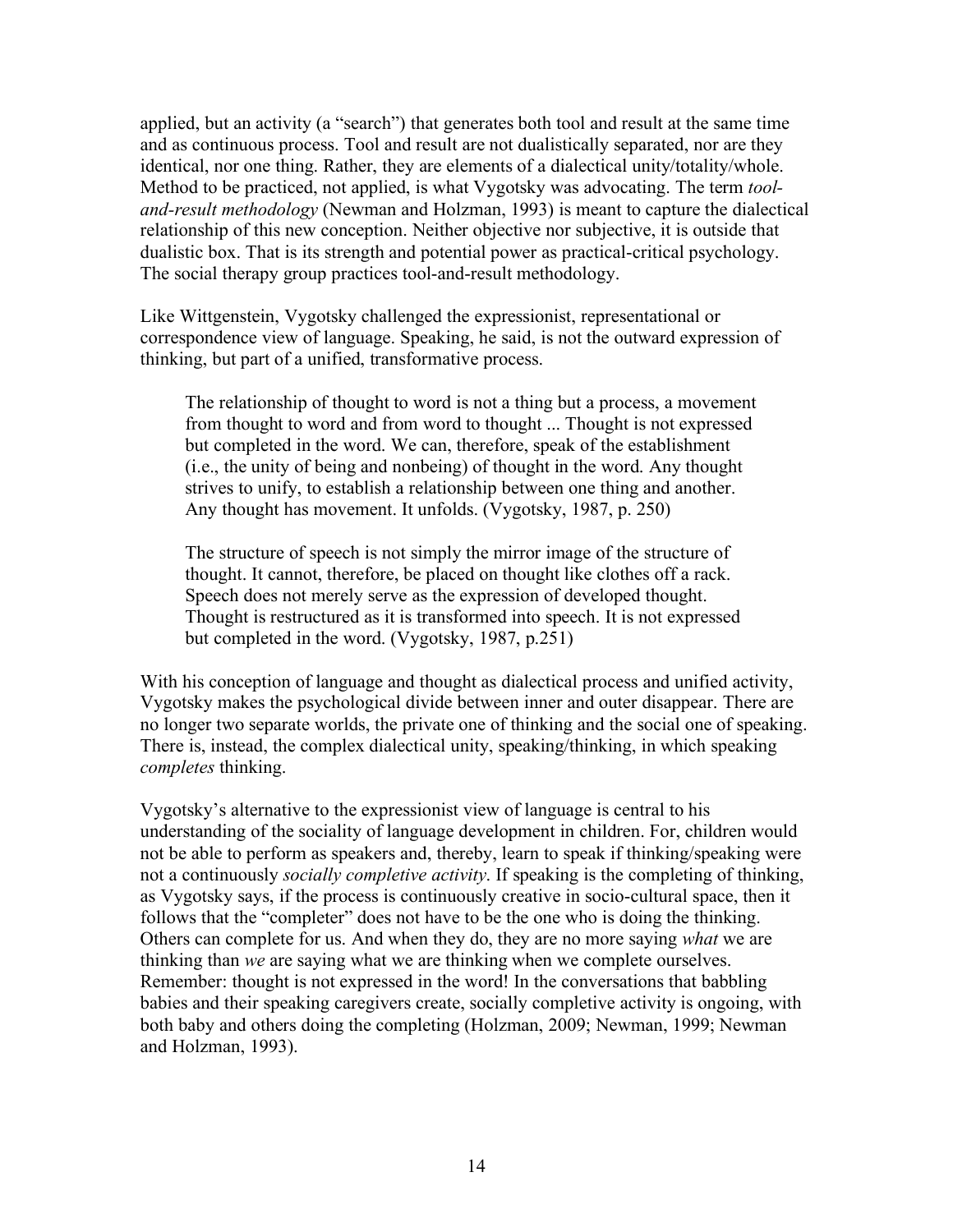This suggests that, beyond babyhood, what people are doing when they speak is not saying what's going on but *creating* what's going on, and that "understanding each other" comes about by virtue of engaging in this activity. In psychotherapy, talking about one's inner life is therapeutic because and to the extent that it is a socially completive activity and not a transmittal of private states of mind. The human ability to create with language—to complete, and be completed by, others—is, for adults as well as for very young children, a continuous process of creating who we are becoming, a tool-and-result of the activity of developing (Holzman, 2009; Newman and Holzman, 1993).

Understanding language in this way as a socially completive activity raises questions about "the truth" of people's words and, by extension, the concept of truth itself. (It is important to note that Vygotsky was a believer in truth; his rejection of universals and objective-subjective dualism did not extend that far. For him, truth was to be discovered in the creating of a Marxist psychology.) There are different ways to question the concept of truth. One is to reject an expressionist view of language and with it the notion of *objective* truth. For those psychologists and psychotherapists who do so, talk therapy is not done in order to discover some hidden truth of someone's life, to find the true cause of emotional pain or to apply the one true method of treatment, because truth in that form (Truth) does not exist. Instead, they construct subjective theories of truth and devise practices consistent with them. For example, social constructionists search for relational forms of dialogue as an alternative to objectivist-based debate and criticism (McNamee and Gergen, 1992, 1999); narrative therapists work to expose the "storiness" of our lives and help people create their own (and, most often, better) stories (McLeod, 1997; Monk, Winslade, Crocket and Epston, 1997; Rosen and Kuehlwein, 1996; White, 2007; White and Epston, 1990); and collaborative therapists emphasize the dynamic and coconstructed nature of meaning (e.g., Anderson, 1997, Anderson and Gehart, 2007; Paré and Larner, 2005; Lock and Strong, in press; Strong and Paré, 2004).

However, from the social-therapeutic, practical-critical point of view, these critical psychology proposals are lacking. To posit truth as subjective, with the existence of multiple truths (all with a small "t"), does not escape objective-subjective dualism but rather merely flips it over. Truth may be socially constructed in these approaches, but dualism remains intact, as there must be something *about which* it can be said, "It is true (or false)." In contrast, relating to therapeutic talk as playing language games as a form of life in Wittgenstein's sense, and as *socially completive activity* in Vygotsky's and Newman and Holzman's sense, is a rejection of truth and its opposite, falsity. The social therapeutic shift to activity is a way to transform therapeutic talk from being an appeal to or about both objective, outer reality Truth and subjective, inner cognitive or emotive truths. As socially completive activity, therapy talk is a consciously self-reflexive engagement of the creating of the talk itself. In performing therapy the fictional nature of "the truth" of our everyday language, our everyday psychology and our everyday stories gets exposed as people have the opportunity to experience themselves as the collective creators of their emotional activity (Newman, 1999).

Mainstream psychology holds fast and unquestioningly to the claim that certain kinds of physical acts of the individual have a causal connection to certain kinds of mental acts of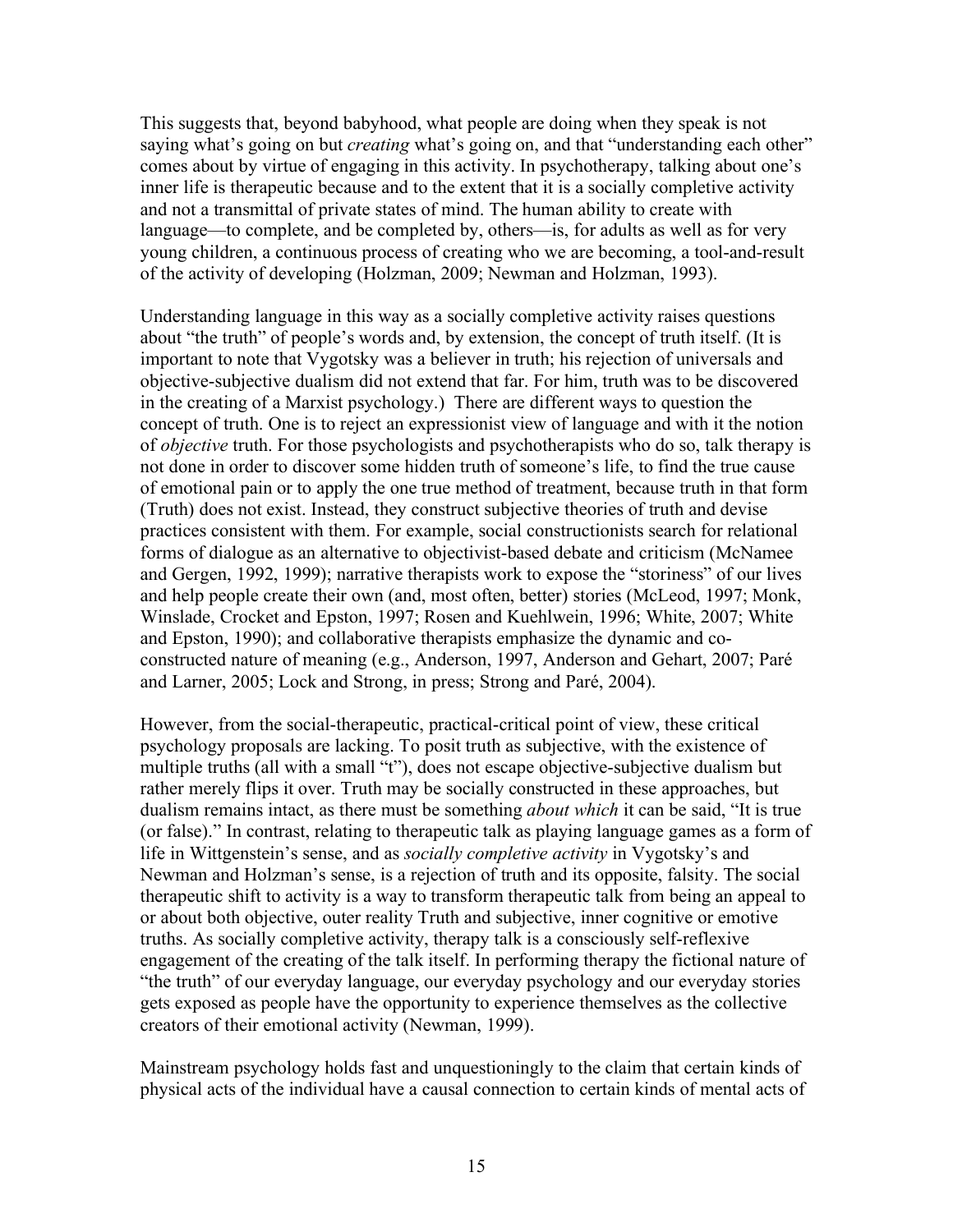the individual. As has been discussed, this assumptive claim is what underlies much of what is said to be "wrong" about mainstream psychology by critical psychologists, but the issue has been barely touched upon in identity-based, ideology-based and epistemology-based critical psychology (with some of the philosophically-informed postmodern and social constructionist psychologists recently beginning to address it). It has been the philosophers of science and language who have for decades grappled with how to understand this aspect of the human condition in their explorations of the ontology of psychological phenomena. And the practical-critical psychology of social therapy. Social therapy, as a practice of method, is an effort to move away from causal connection and toward a *non-causal connectedness* between so-called mental acts and physical activity, as the material with which to create a genuinely humanistic psychology (Holzman and Newman, in press). Positive and relational, it is an approach in which human beings are related to as creators of their culture and ensemble performers of their lives (Holzman and Mendez, 2003; Newman and Holzman, 2006/1996).

Our efforts over thirty-five years have led to modest success. Social therapeutics has in no way transformed mainstream psychology, but it has impacted on the lives of tens of thousands of adults and children in the US and dozens of cultures and countries since its introduction in the 1970s by Newman. It has become a methodology for social-emotional growth and learning for educational, youth development, mental health, social work, health and wellness, and community-building programs and projects in the US and, increasingly, throughout the world. If we succeed in leading people to some place other than where mainstream psychology directs people to, it is by virtue of having created a synthesis of critique and practice.

I end this article as I began it, with a methodological provocation to mainstream psychology from Ludwig Wittgenstein:

*E.g. There is nothing more stupid than the chatter about cause and effect in history books; nothing is more wrong-handed, more half-baked.— But what hope could anyone have of putting a stop to it just by saying that? (It would be like my trying to change the way women and men dress by talking.)*  (Wittgenstein, *Culture and Value*, 1980, p. 62e)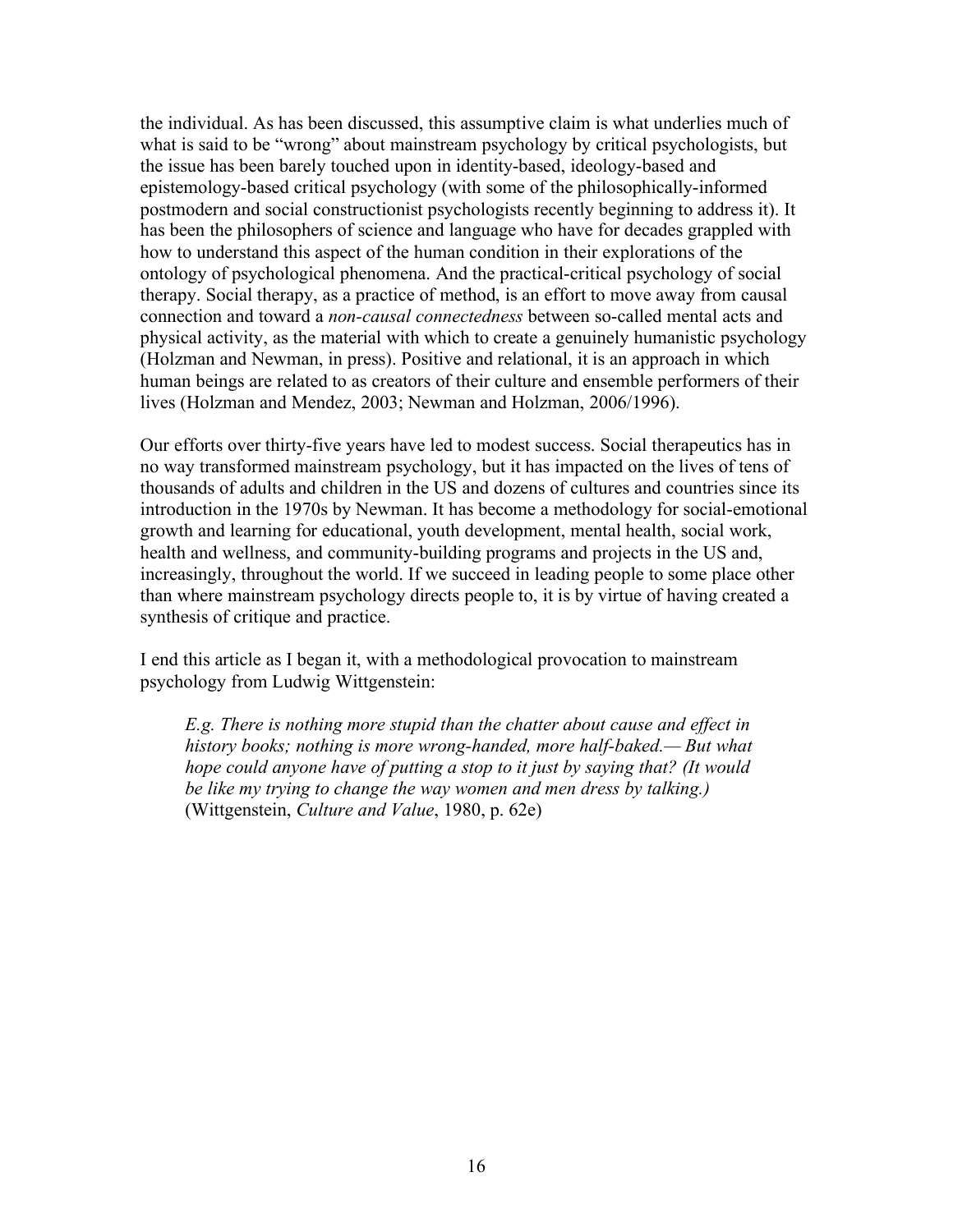#### References

- Anderson, H. (1997). *Conversation, language and possibilities: A postmodern approach to therapy.* New York: Basic Books.
- Anderson, H. and Gehart, D. (Eds.) (2007). *Collaborative therapy: Relationships and conversations that make a difference.* New York: Routledge.
- Association of Black Psychologists. ABPSI History. http://www.abpsi.org/index.php/about-abpsi. Accessed 11/20/10
- Association for the Psychological Study of Lesbian, Gay, Bisexual and Transgender Issues. About Division 44. http://www.apadivision44.org/about/. Accessed 11/20/10
- Association for Women in Psychology. Objectives. http://www.awpsych.org/index.php?option=com\_content&view=article&id=51&I temid=65&limitstart=1. Accessed 11/20/10
- Bakhtin, M. M. (1981). *The dialogic imagination: Four essays*. Austin: University of Texas Press.
- Bakhtin, M. M. (1986). *Speech genres and other late essays*. Austin: University of Texas Press.
- Bruner, J. (2004). Introduction to *Thinking and Speech*. In R. W. Reiber and D. K. Robinson (Eds.), *The essential Vygotsky* (pp. 9-25). New York: Kluwer Academic/Plenum Publishers.
- Burman, E. (1994). *Deconstructing developmental psychology*. London: Routledge.
- Cole, M. (1996). *Cultural psychology: A once and future discipline.* Cambridge, MA: Harvard University Press.
- Cushman, P. (1996). *Constructing the self, constructing America: A cultural history of psychotherapy*. New York: De Capo Press.
- Danziger, K. (1990). *Constructing the subject: Historical origins of psychological research.* New York: Cambridge University Press.
- Danziger, K. (1997). *Naming the mind: How psychology found its language.* London: Sage.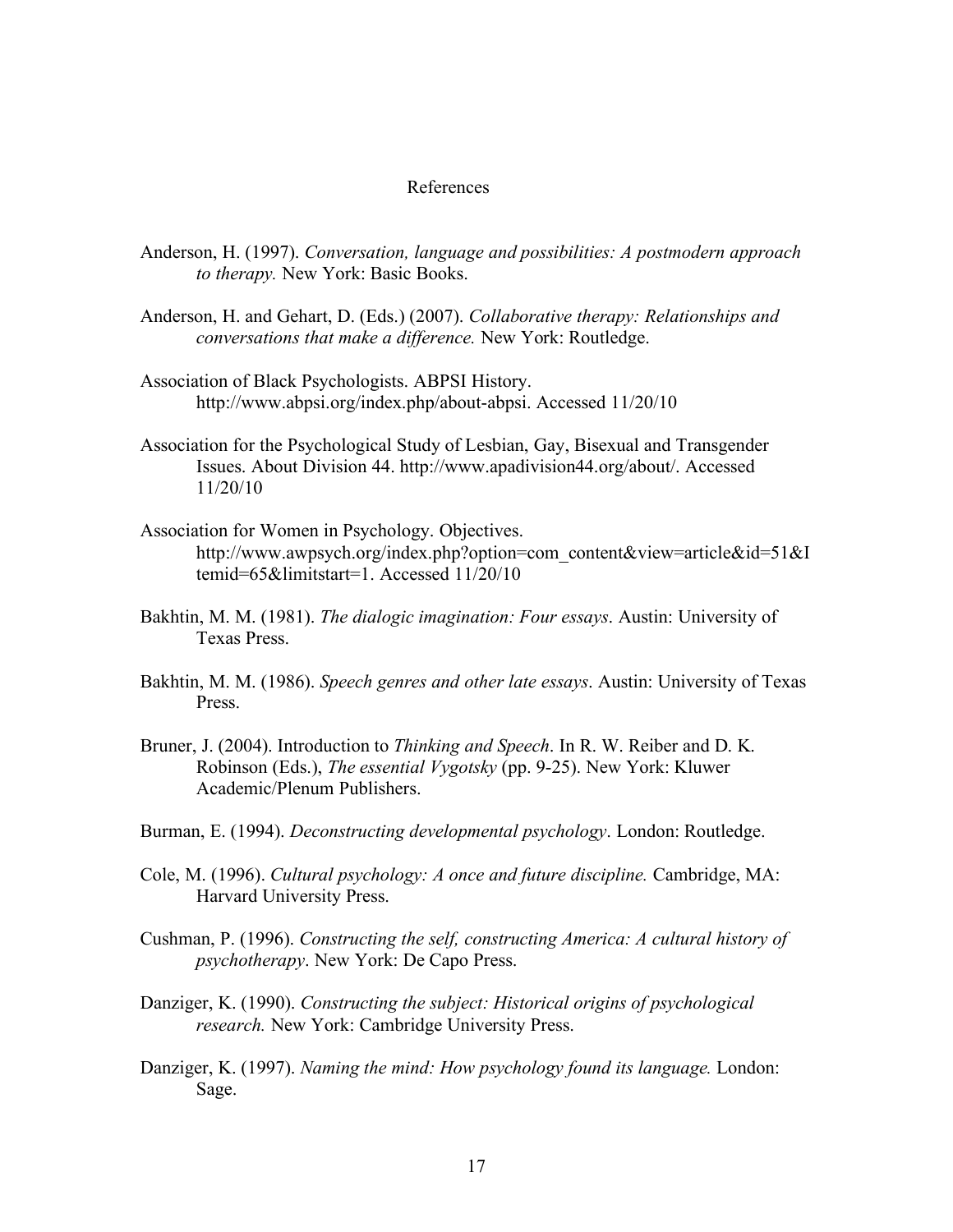Fox, D. and Prilleltensky, I. (1997). *Critical psychology: An introduction*. London: Sage. Fox, D., Prilleltensky, I. and Austin, S. (2009). *Critical psychology: An introduction*, second edition. London: Sage.

- Friedman, D. (1990). The Soviet Union in the 1920s An historical laboratory. *Practice: The Magazine of Psychology and Political Economy*, *7, 3*, 4-9.
- Gadamer, H.-G. (1976). *Philosophical hermeneutics*. Berkeley, CA: University of California Press.
- Gergen, K. J. (1994a). *Toward transformation in social knowledge*, second edition. London: Sage.
- Gergen, K. J. (1994b). *Realities and relationships: Soundings in social construction*. Cambridge, MA: Harvard University Press.
- Gergen, K. J. (2001). *Social construction in context.* London: Sage.
- Gergen, K. J. (2006). *Therapeutic realities: Collaboration, oppression and relational flow.* Chagrin Falls, OH: Taos Institute Publications.
- Gergen, M. (2001). *Feminist reconstructions in psychology: Narrative, gender and performance.* Thousand Oaks, CA: Sage.
- Graumann, C. F. and Gergen, K .J. (Eds.) (1996). *Historical dimensions of psychological discourse.* New York: Cambridge University Press.
- Harré, R. and Tissaw, M. (2005). *Wittgenstein and psychology: A practical guide*. Surrey: Ashgate.
- Holzman, L. (Ed.) (1999). *Performing psychology: A postmodern culture of the mind.*  New York: Routledge.
- Holzman, L. (2009). *Vygotsky at work and play*. Routledge: London and New York.
- Holzman, L. (2010). What kind of loss is the loss of self? Understanding Vygotsky from a social therapeutic perspective and vice versa. *New Ideas in Psychology*.
- Holzman, L. (2010). Introduction. In F. Newman (with P. Goldberg). *Let's develop! A guide to continuous personal growth*. New York: All Stars Project/Lulu.
- Holzman, L. and Mendez, R. (2003). *Psychological investigations: A clinician's guide to social therapy.* New York: Brunner-Routledge.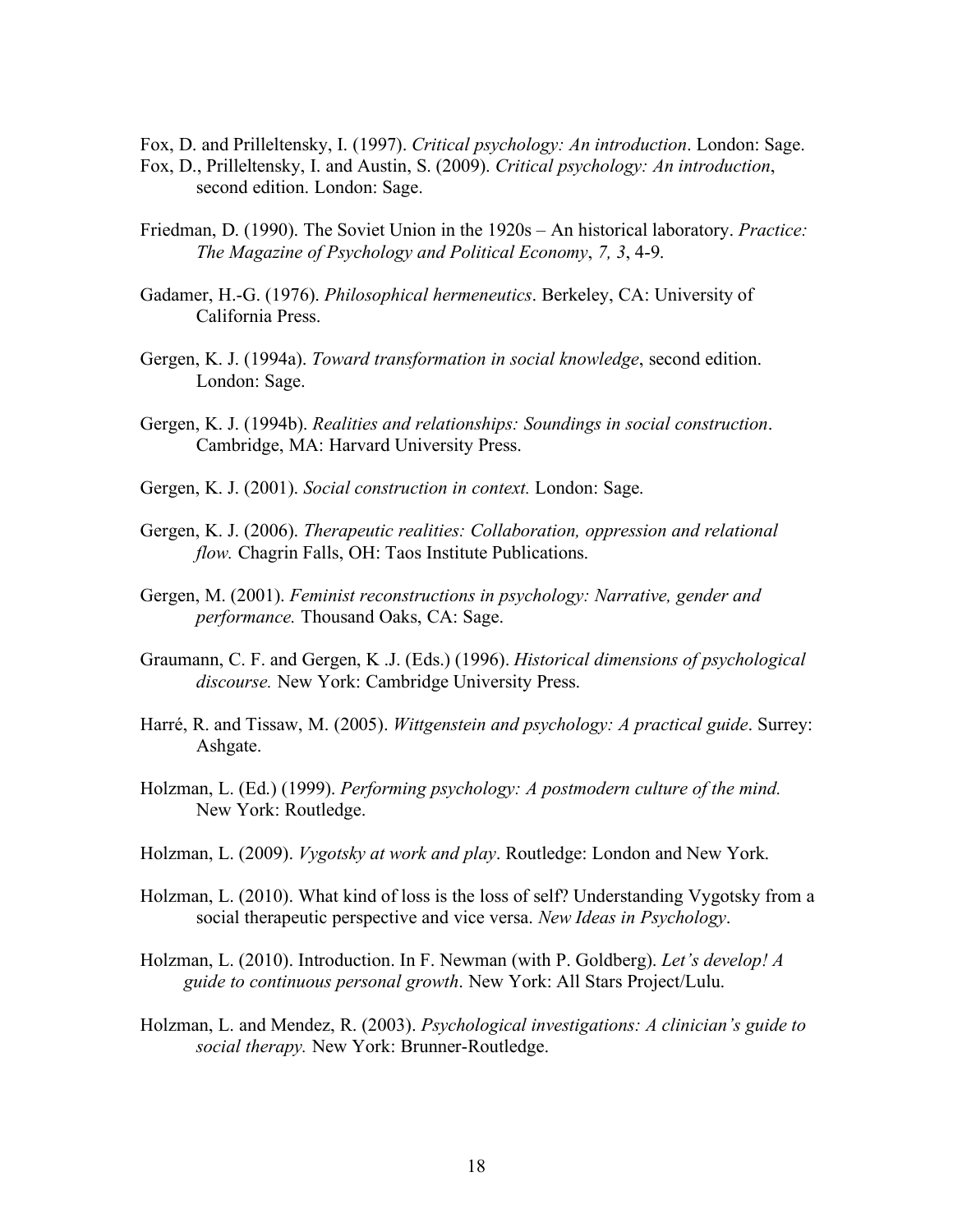- Holzman, L. and Newman, F. with Tom Strong (2004). Power, authority and pointless activity: The developmental discourse of social therapy. In T. Strong and D. Paré (Eds.), *Furthering talk: Advances in discursive therapies* (pp. 73-86). New York: Kluwer Academic.
- John-Steiner, V. (1997). *Notebooks of the mind: Explorations of thinking*. New York: Oxford University Press.
- Kozulin, A. (2001). *Psychological tools: A sociocultural approach to education.* Cambridge, MA: Harvard University Press.
- Kvale, S. (1992). *Psychology and postmodernism.* Thousand Oaks, CA: Sage.
- Levitan, K. (1982). *One is not born a personality: Profiles of Soviet education psychologists*. Moscow: Progress Publishers.
- Levinas, E. (1998). *Otherwise than being*. Pittsburg, PA: Duquesne University Press.
- Lock. A. and Strong, T. (2010). *Social constructionism: Sources and stirring in theory and practice*. New York: Cambridge University Press.
- Marx, K. (1967). Economic and philosophical manuscripts. In E. Fromm*, Marx's concept of man* (pp. 90-196). New York: Frederick Ungar Publishing Co.
- Marx, K. (1974). Theses on Feuerbach. In K. Marx and F. Engels, *The German Ideology*  (pp. 121-3)*.* New York: International Publishers.
- Marx, K. and Engels, F. (1974). *The German ideology.* New York: International Publishers.
- McLeod, J. (1997). *Narrative and psychotherapy*. London: Sage.
- McNamee, S. and Gergen, K. J. (Eds.) (1992). *Therapy as social construction*. London: Sage.
- McNamee, S. and Gergen, K. J. and Associates (1999). *Relational responsibility: Resources for sustainable dialogue*. Thousand Oaks, CA: Sage.
- Merleau-Ponty, M. (1962). *Phenomenology of perception*. London: Routledge & Kegan Paul.
- Monk, R. (1990). *Ludwig Wittgenstein: The duty of genius*. New York: Penguin.
- Monk, G., Winslade, J., Crocket, K. and Epston, D. (Eds.) (1997). *Narrative therapy in practice: The archaeology of hope*. San Francisco: Jossey-Bass.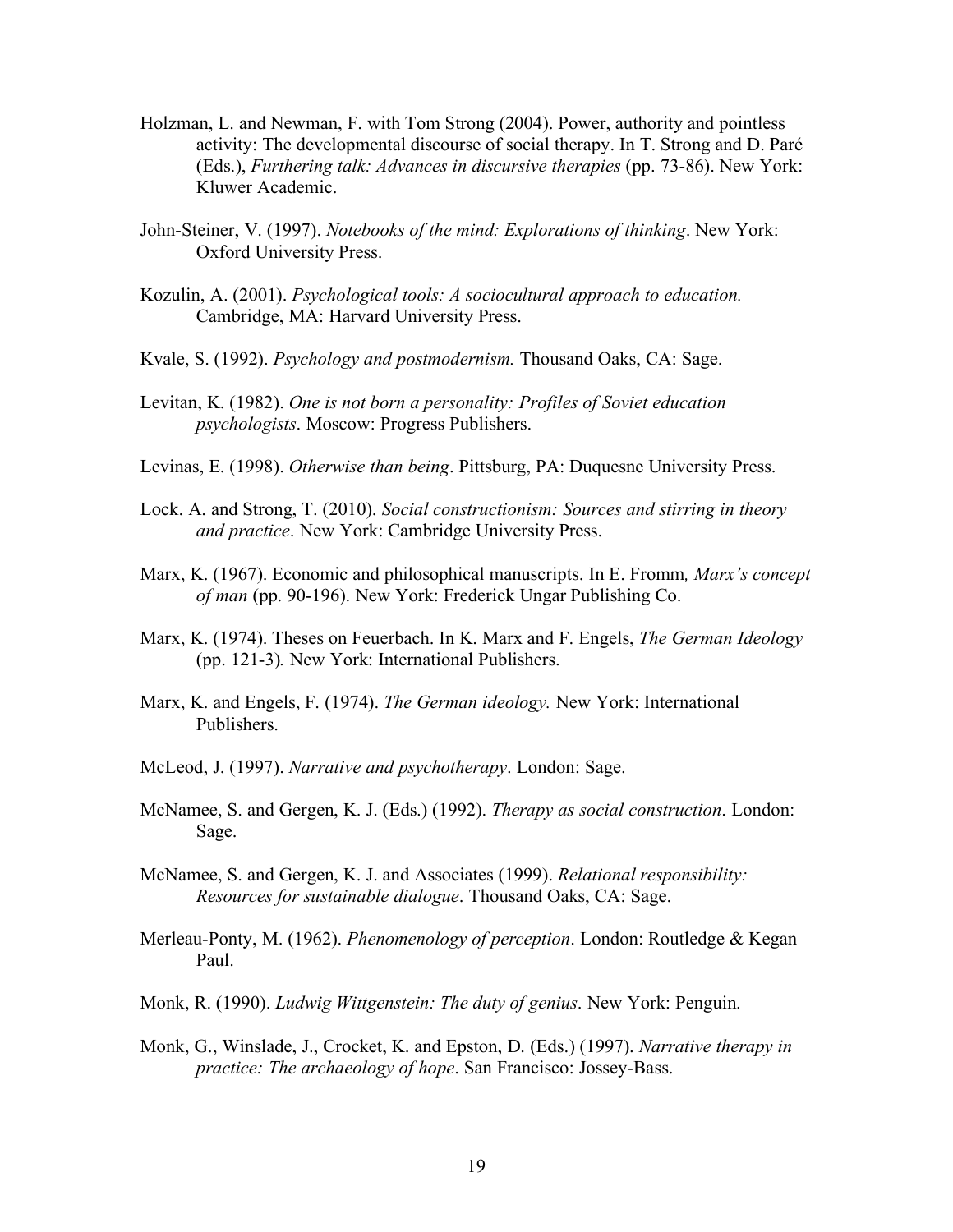- Morss, J. (1996). *Growing critical: Alternatives to developmental psychology*. London: Routledge.
- Newman, F. (1999). A therapeutic deconstruction of the illusion of self. In L. Holzman (Ed.), *Performing psychology: A postmodern culture of the mind* (pp. 111-132). New York: Routledge.
- Newman, F. (2010/1994). *Let's develop! A guide to continuous personal growth*. New York: All Stars Project/Lulu.
- Newman, F. and Gergen, K. J. (1999). Diagnosis: The human cost of the rage to order. In L. Holzman (Ed.), *Performing psychology: A postmodern culture of the mind* (pp. 73-86). New York: Routledge.
- Newman, F. and Holzman, L. (1993). *Lev Vygotsky: Revolutionary scientist.* London: Routledge.
- Newman, F. and Holzman, L (1997). *The end of knowing: A new developmental way of learning.* London: Routledge.
- Newman, F. and Holzman, L. (1999). Beyond narrative to performed conversation ('In the beginning' comes much later). *Journal of Constructivist Psychology, 12,1,* 23-40.
- Newman, F. and Holzman, L. (2003). All power to the developing! *Annual Review of Critical Psychology*, *3,* 8-23*.*
- Newman, F. and Holzman, L. (2006/1996). *Unscientific psychology: A culturalperformatory approach to understanding human life*. Lincoln, NE: iUniverse Inc. (originally published Westport, CT: Praeger).
- Paré, D.A. and Larner, G. (Eds.) (2004). *Collaborative practice in psychology and therapy*. New York: Haworth Clinical Practice Press.
- Parker, I. (1999). Critical psychology. Critical links. *Annual Review of Critical Psychology, 1*, 3-18.
- Parker, I. (2009). Critical psychology and revolutionary Marxism. *Theory & Psychology, 19,1*, 71-92.
- Prilleltensky, I. (1994). *The morals and politics of psychology: Psychological discourse and the status quo*. Albany, NY: State University of New York Press.
- Racine, T. P. and Müller, U. (2008). The contemporary relevance of Wittgenstein: Reflections and directions. *New Ideas in Psychology, 27*, 107-117.

Richardson, F. C., Fowers, B. J. and Guignon, C. B. (Eds.) (1999). *Reenvisioning*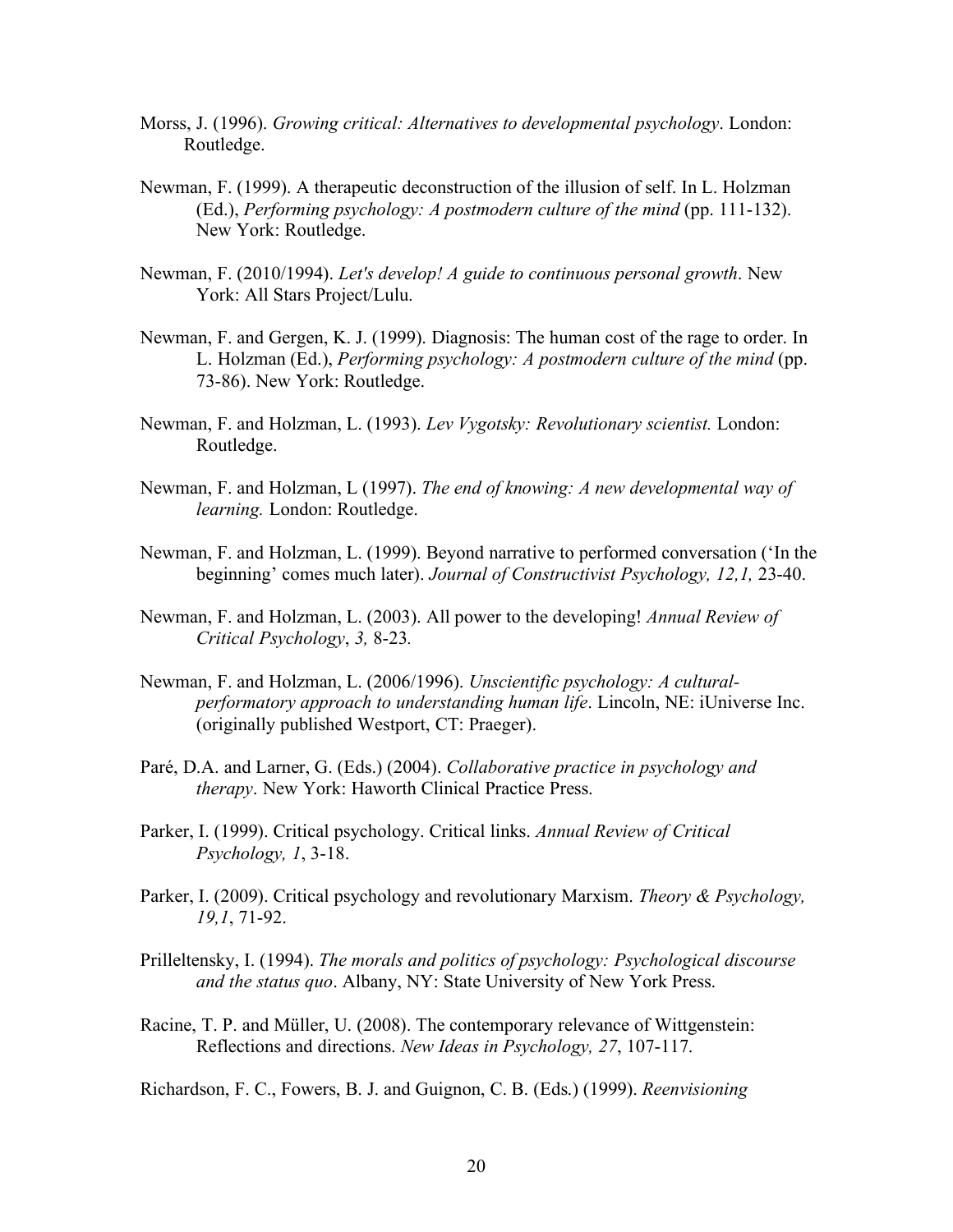*psychology: Moral dimensions of theory and practice*. San Francisco, CA: Jossey-Bass.

Ricoeur, P. (1996). *The hermeneutics of action.* London: Sage.

- Rogoff, B. (2003). *The cultural nature of human development*. New York: Oxford University Press.
- Robinson, D. N. (1995). *An intellectual history of psychology,* third edition. Madison, WI: University of Wisconsin Press.
- Rosen, H. and Kuehlwein, K. T. (Eds.) (1996). *Constructing realities: Meaning-making perspectives for psychotherapists*. San Francisco: Jossey-Bass.
- Sampson, E. E. (1993). *Celebrating the other.* Hemelhempstead, UK: Harvester Wheatsheaf.
- Searle, J. R. (2010). *Making the social world: The structure of human civilizations*. New York: Oxford University Press,.
- Shotter, J. (1990). Wittgenstein and psychology: On our "Hook Up" to reality. *Royal Institute of Philosophy Supplement, 28*, 193-208.
- Shotter, J. (1993a). *Conversational realities: Studies in social constructionism.* London: Sage.
- Shotter, J. (1993b). *Cultural politics of everyday life: Social constructionism, rhetoric and knowing of the third kind.* Toronto: University of Toronto Press.
- Sloan, T. (Ed.) (2000). *Critical psychology: Voices for change*. London: Macmillan.
- Stam, H. J. (2001). Fringe festival: For a critical psychology. *Contemporary Psychology, 46 (4)*, 417-419.
- Stetsenko, A. (2004). Section Introduction: Scientific legacy: Tools and sign in the development of the child. In R. W. Rieber and D. K. Robinson (Eds.), *The essential Vygotsky* (pp. 501-512). New York: Kluwer Academic/Plenum Publishers.
- Strong, T. and Lock, A. (in press). *Discursive perspectives in therapeutic practice*. Oxford: Oxford University Press.
- Strong, T. and Paré, D. A. (Eds.) (2004). *Furthering talk: Advances in discursive therapies*. New York: Kluwer Academic.

Vygotsky, L. S. (1978). *Mind in society*. Cambridge, MA: Harvard University Press.